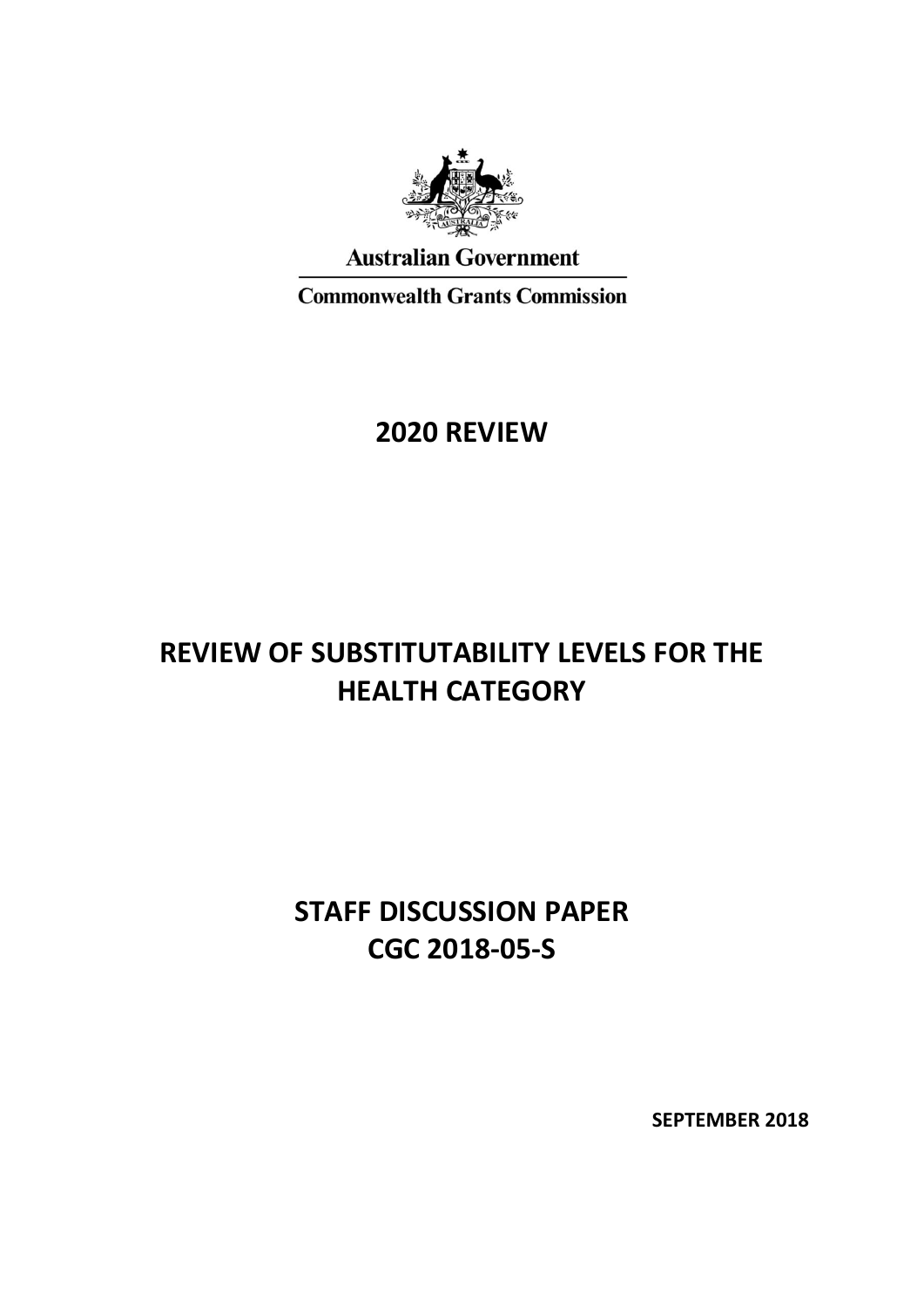| Paper issued          | September 2018                                                                                                                                                                                                                                                                                                                                                                                                                                                                                                                                                      |
|-----------------------|---------------------------------------------------------------------------------------------------------------------------------------------------------------------------------------------------------------------------------------------------------------------------------------------------------------------------------------------------------------------------------------------------------------------------------------------------------------------------------------------------------------------------------------------------------------------|
| Commission contact    | Annie Abello, 02 6229 8877, annie.abello@cgc.gov.au                                                                                                                                                                                                                                                                                                                                                                                                                                                                                                                 |
| officer               | Fan Xiang, 02 6229 8817, fan.xiang@cgc.gov.au                                                                                                                                                                                                                                                                                                                                                                                                                                                                                                                       |
| Submissions sought by | 12 October 2018. Submissions should be emailed in Word                                                                                                                                                                                                                                                                                                                                                                                                                                                                                                              |
|                       | format to secretary@cgc.gov.au.                                                                                                                                                                                                                                                                                                                                                                                                                                                                                                                                     |
|                       | Submissions of more than 10 pages in length should include<br>a summary section.                                                                                                                                                                                                                                                                                                                                                                                                                                                                                    |
| Confidential material | It is the Commission's normal practice to make State<br>submissions available on its website under the CC BY<br>licence, allowing free use of content by third parties.<br>Further information on the CC BY licence can be found on<br>the Creative Commons website<br>(http://creativecommons.org).<br>Confidential material contained in submissions must be<br>clearly identified or included in separate attachment/s, and<br>details provided in the covering email. Identified<br>confidential material will not be published on the<br>Commission's website. |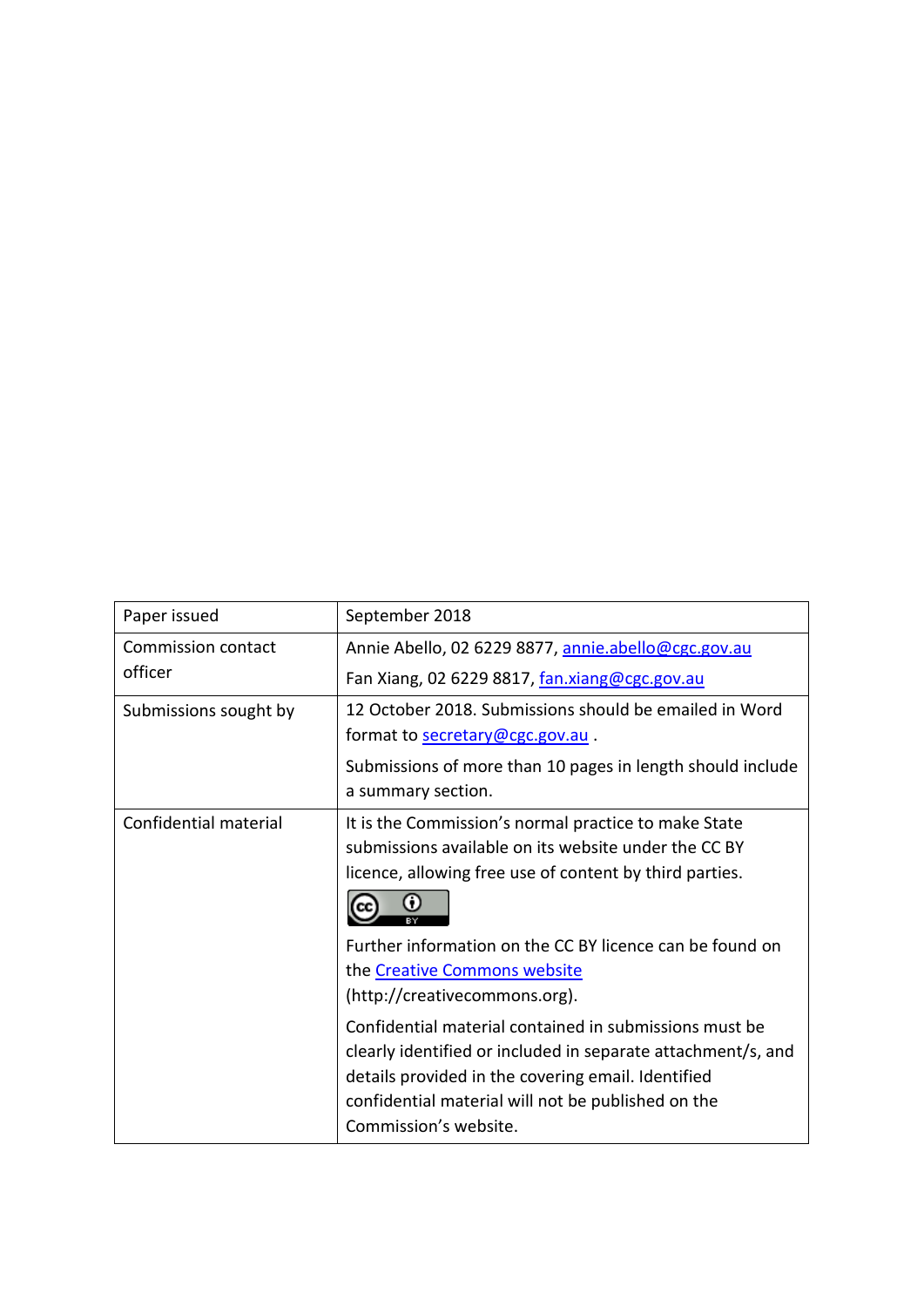# **CONTENTS**

| <b>INTRODUCTION</b>                              | $\overline{2}$ |
|--------------------------------------------------|----------------|
| <b>BACKGROUND</b>                                | $\overline{2}$ |
| Impact of the non-State sector service provision | $\overline{2}$ |
| Conceptual case                                  | 3              |
| What evidence is needed                          | 3              |
| <b>ANALYSIS BY COMPONENT</b>                     | 4              |
| Admitted patient services                        | 4              |
| <b>Emergency department services</b>             | 5              |
| Non-admitted patient services                    | 8              |
| Community health services                        | 11             |
| <b>SUMMARY</b>                                   | 17             |
| <b>NEXT STEPS</b>                                | 18             |
| <b>ATTACHMENT A</b>                              | 19             |
| <b>ATTACHMENT B</b>                              | 20             |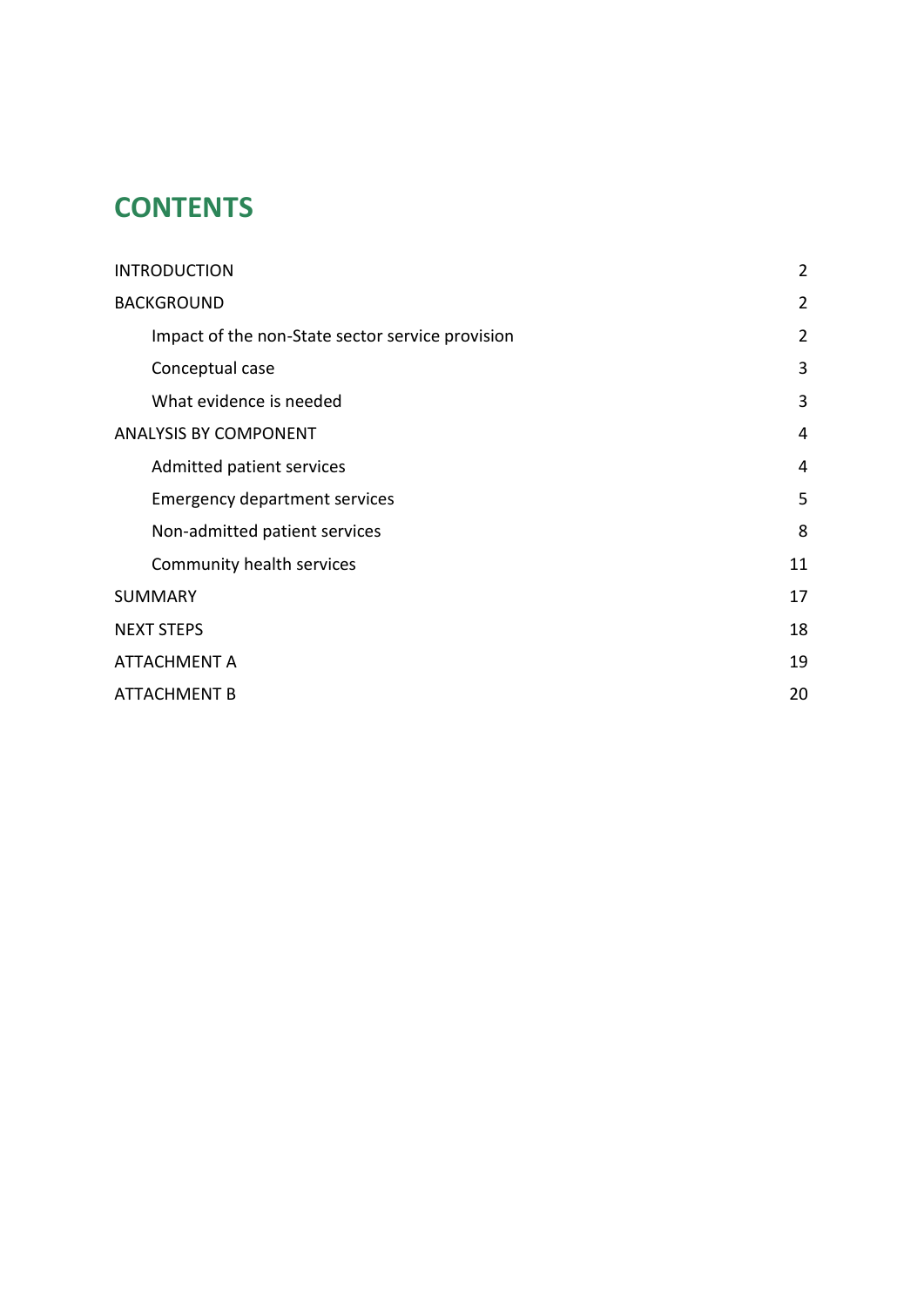### <span id="page-3-0"></span>**INTRODUCTION**

- 1 To implement the direct approach for the Health assessment, it is necessary to identify the proportion of State service provision that is affected by the availability of similar services in the non-State sector. This proportion is referred to as the substitutability level.
- 2 Confirming the levels of substitutability is a priority for the Commission in the 2020 Review, and preliminary work has been presented in *CGC 2018-01/12-S, Health*.
- 3 This paper describes the approach staff have taken in reviewing the levels of substitutability and the estimated levels for each Health component. Staff have also proposed the indicators for measuring non-State sector service use.
- <span id="page-3-1"></span>4 Staff are seeking State comments on the proposed levels and indicators.

## **BACKGROUND**

#### <span id="page-3-2"></span>**Impact of non-State sector service provision**

- 5 State governments are not the sole providers of health services. Health services are also provided by the non-State (largely private) sector. In the Health assessment, we want to reflect the impact of non-State sector services on the demand for State services.
- 6 The effects of the non-State sector on State provided health services are reflected in two places in the Health assessment.
	- The calculation of the socio-demographic composition (SDC) disability reflects the fact that there are lower levels of private health providers as remoteness increases, which leads to an increased use of similar State services. This increased use can be seen in the national use and cost data within each component.
	- The calculation of a non-State sector adjustment reflects the different levels of private provision in similar regions between States. The scale of these adjustments is based on the proportion of State spending on services that are also provided by the non-State sector (for details about the non-State sector adjustment, see Attachment A). This is referred to as the substitutable proportion of State services, or substitutability level. The proportion for each component adopted in the 2015 Review is shown in [Table 1.](#page-4-2)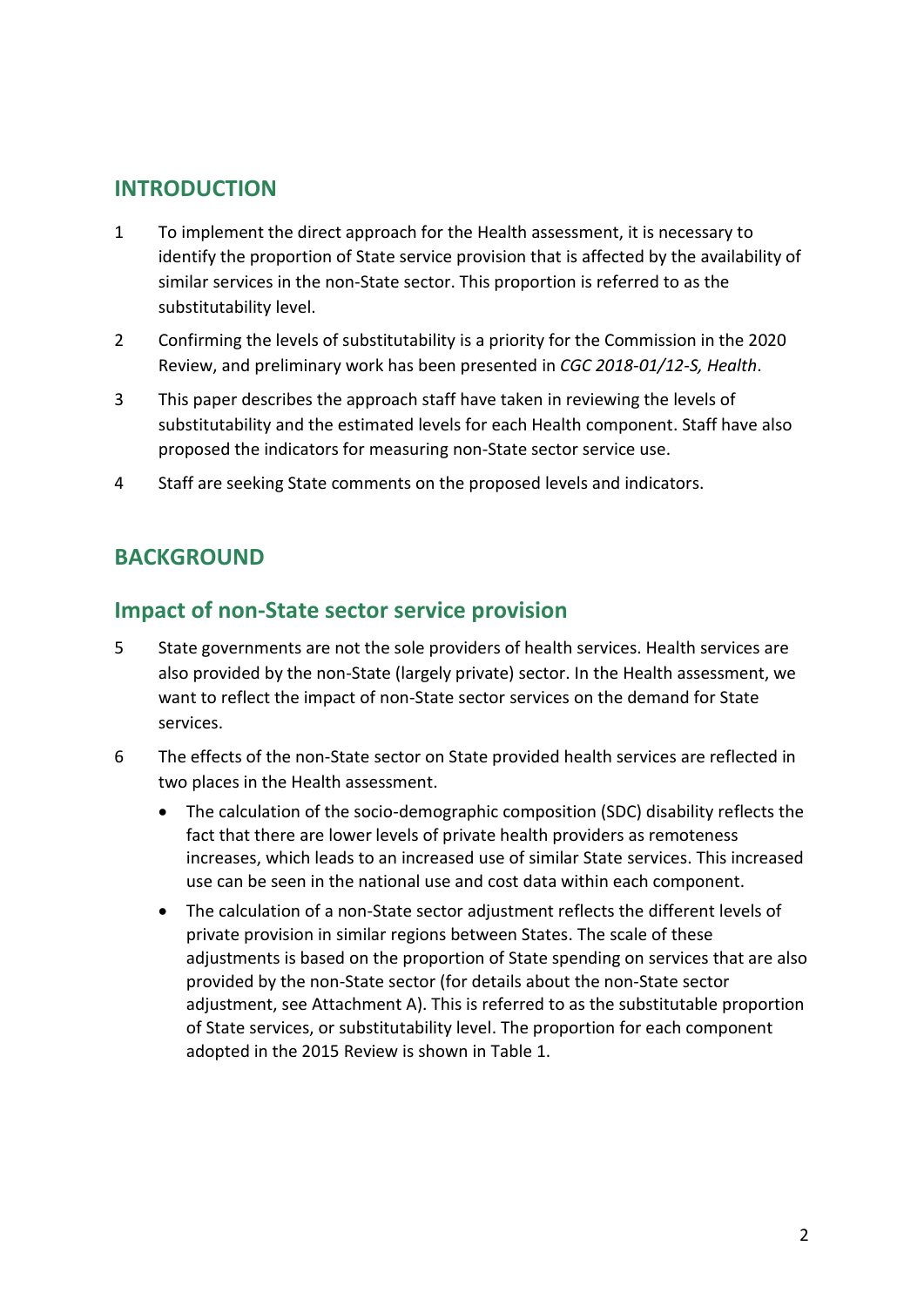| Component                  | Component expense<br>2016-17 | Proportion of<br>substitutable services | Substitutable expense<br>2016-17 |
|----------------------------|------------------------------|-----------------------------------------|----------------------------------|
|                            | Sm                           | %                                       | \$m                              |
| Admitted patients          | 38 163                       | 15                                      | 5724                             |
| Emergency departments (ED) | 4931                         | 15                                      | 740                              |
| Non-admitted patients      | 4931                         | 40                                      | 1972                             |
| Community and other health | 12 4 16                      | 70                                      | 8691                             |

#### <span id="page-4-2"></span>**Table 1 Substitutable expense proportions, 2015 Review**

<span id="page-4-0"></span>Source: Commission calculation, 2018 Update.

## **Conceptual case**

- 7 Where there are similar health services provided by the State and non-State sectors, these service are considered to be potentially substitutable. For example, childhood immunisation can be provided free of charge by either a State community health centre or a bulk billed general practitioner (GP). The availability of bulk billed GP services would likely reduce the demand for similar services provided by the State sector. The more immunisation services performed by GPs, the greater the impact on the demand for immunisation services provided by State community health centres. We regard such services as substitutable.
- 8 However, there are many services that would not be regarded as substitutable, including:
	- services that are not provided by the State sector. For example, States provide few optometry/allied health services, so changes in the private sector provision of these services would have little impact on the demand for State services.
	- services that are not available in the non-State sector. For example, treatment for the most urgent and complex conditions (for example, ED triage category 1) is provided free of charge in public hospital EDs, but not by the non-State sector.

## <span id="page-4-1"></span>**What evidence is needed**

- 9 Identifying non-State services which affect what States spend requires evidence that State decisions about the level of service provision are affected by the availability of non-State services. Other considerations, including eligibility for State services and income constraints limiting access to non-State services, need to be evaluated. The relevant considerations will be different for each service area.
- 10 In addition to deciding the substitutability level for each component, the appropriate indicators to measure non-State activity need to be chosen. In the 2015 Review, the Commission generally chose a single indicator for each component. It is possible that more than one indicator could be used, weighted according to the proportion of State spending affected by each indicator.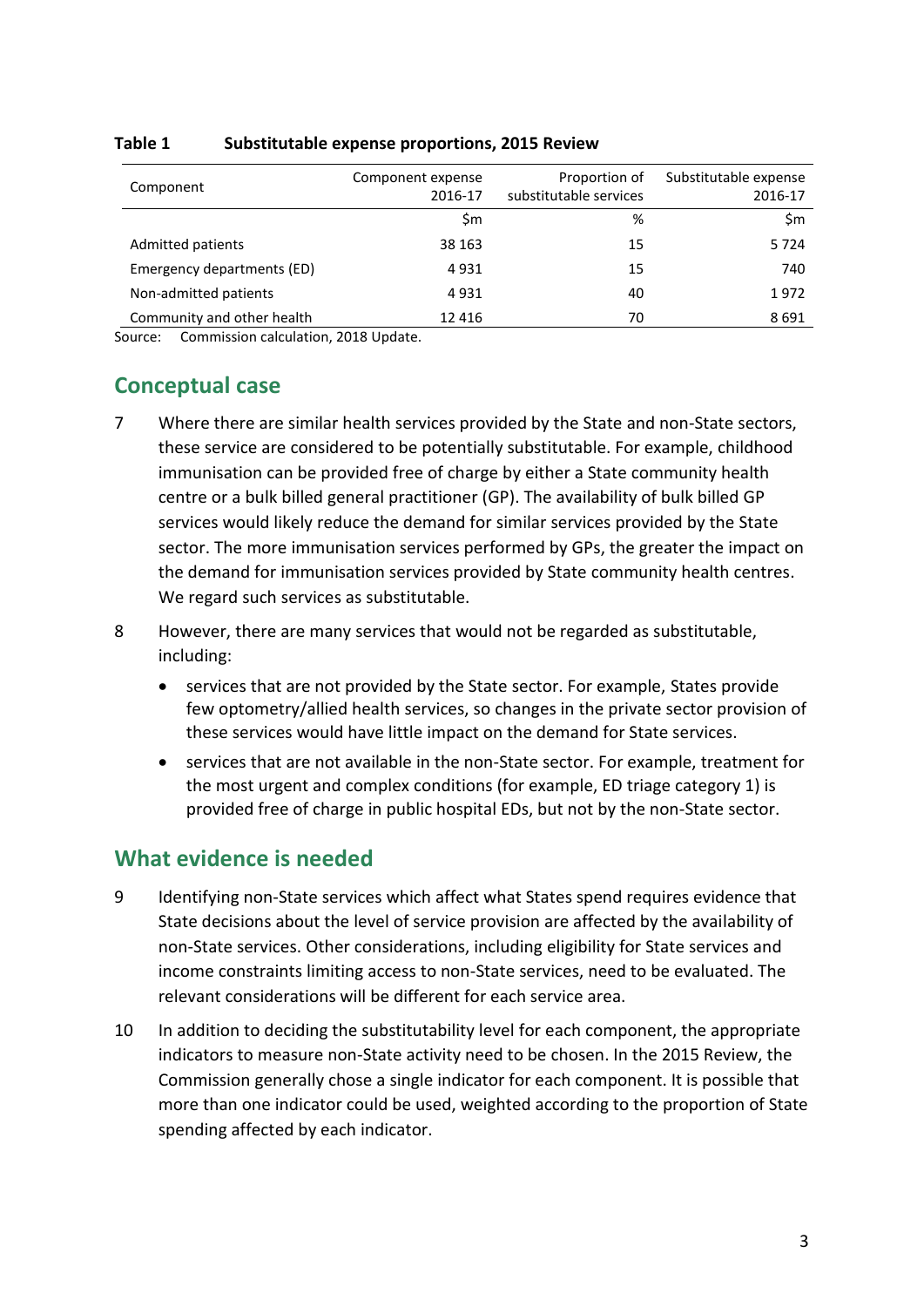11 The following section examines the levels of substitutability and the appropriate indicator for each component.

## <span id="page-5-0"></span>**ANALYSIS BY COMPONENT**

## <span id="page-5-1"></span>**Admitted patient services**

#### *Conceptual case*

12 Staff consider there is a strong conceptual case that some admitted patient services provided in the non-State sector influence the number of similar services that need to be provided in the State sector. For example, the availability of private childbirth services would affect the level of State service provision. However, there are many admitted patient services that would not be regarded as substitutable, including most emergency procedures and expensive surgical procedures for uninsured patients.

#### *2015 Review method and State views*

- 13 In the 2015 Review, the Commission considered a range of factors to estimate of the proportion of State admitted patient services that are substitutable. The main factors included the differences in the type of admitted patient activity in each sector and the level of private health insurance with hospital coverage.
- 14 Based on these two factors, the Commission estimated the potential substitutability for admitted patient services was 28%.
	- About 40% of public admitted patient separations were emergency-type services which were generally not provided by private hospitals. Therefore, only 60% of all public admitted patient services were regarded as substitutable.
	- At the national level, the proportion of people with private health insurance hospital cover was 47%. A person without private health insurance will rarely attend a private hospital, regardless of the availability of private health services in their State.
	- As such, the estimated level of potential substitutability was 60% × 47%=28%.
- 15 The level of 28% was considered an upper bound given other policy and non-policy influences, including:
	- the extent to which State policies affect the availability, quality and use of private hospital services
	- the extent to which privately insured patients utilise their private health insurance due to policy excesses and gaps charged by specialists.
- 16 The final level of substitutability adopted by the Commission was 15%. State views varied but most supported a low substitutability level.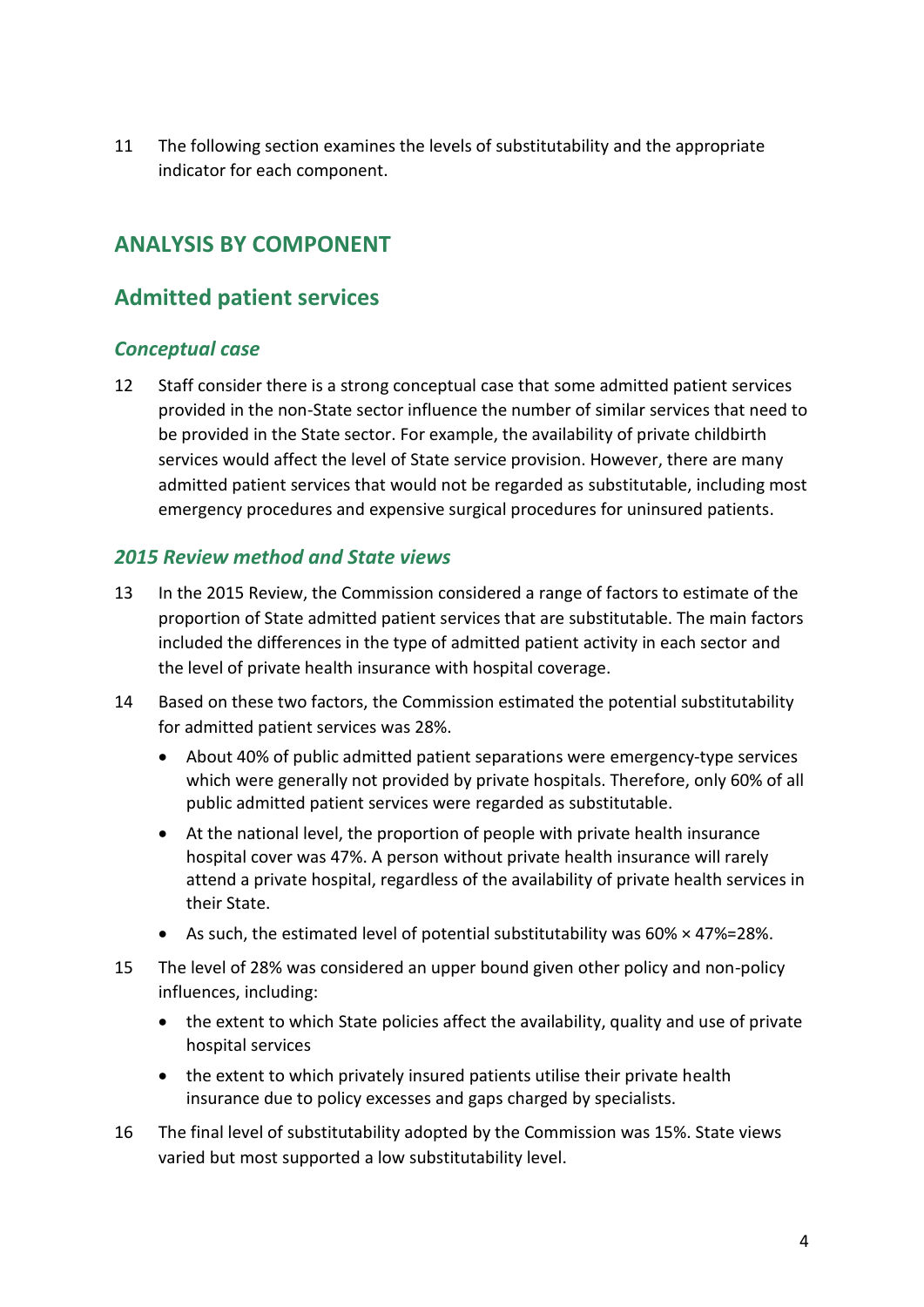#### *Proposed method for the 2020 Review*

- 17 *Level of substitutability*. Staff consider the approach and factors considered in the 2015 Review remain appropriate for determining the extent to which non-State service provision affects the demand for similar admitted patient services in the State sector, and the data used to estimate the upper limit are reliable.
- 18 Since the 2015 Review, there has been little change in the proportion of Australians with private insurance hospital coverage  $(47%$  in 2015-16),<sup>1</sup> or the proportion of public admitted patient separations classified as emergency-type services (40% in  $2015 - 16$ )<sup>2</sup>
- 19 In the absence of any further evidence suggesting changes in the substitutability, staff consider the substitutability level of 15% for admitted patients remains appropriate.
- 20 *Indicator to measure non-State activity*. Staff consider that the most appropriate data reflecting non-State sector service provision for admitted patient services is the usage of private admitted patient services by privately insured patients.
- 21 There is still no single data source on private patient services at both national and State levels, so private patient separation data sourced from Australian Institute of Health and Welfare (AIHW) (measuring national usage) and Australian Prudential Regulation Authority (APRA) (measuring actual State use) remain most appropriate.

## <span id="page-6-0"></span>**Emergency department services**

#### *Conceptual case*

 $\overline{a}$ 

22 Similar to admitted patients, some State ED services can be provided by the non-State sector. Many of the less severe ED presentations can be managed and treated through GP clinics and nurse walk-in centres. Most States have policies to limit the use of ED services by promoting the use of alternative services including local GPs and after hours GP services, and by ensuring adequate GP services are available. In addition, some private hospitals provide ED services. In 2015-16, 36 private hospitals accounted for about 7% of total ED presentations. $3$  However, private ED patients are charged an attendance fee, which is not claimable under Medicare or private health insurance. Based on the relatively low level of private ED services and high attendance fees, the level of substitutability between public and private ED services is considered low.

<sup>&</sup>lt;sup>1</sup> APRA, Privately insured people with hospital treatment cover annual analysis by sex, age and States, 2016.

<sup>&</sup>lt;sup>2</sup> AIHW, <u>Admitted patient care 2015-16: Australian hospital statistics</u>, 2017.

<sup>3</sup> AIHW, [Emergency department care 2016-17: Australian hospital statistics,](https://www.aihw.gov.au/reports/hospitals/emergency-department-care-ahs-2016-17/contents/table-of-contents) 2017.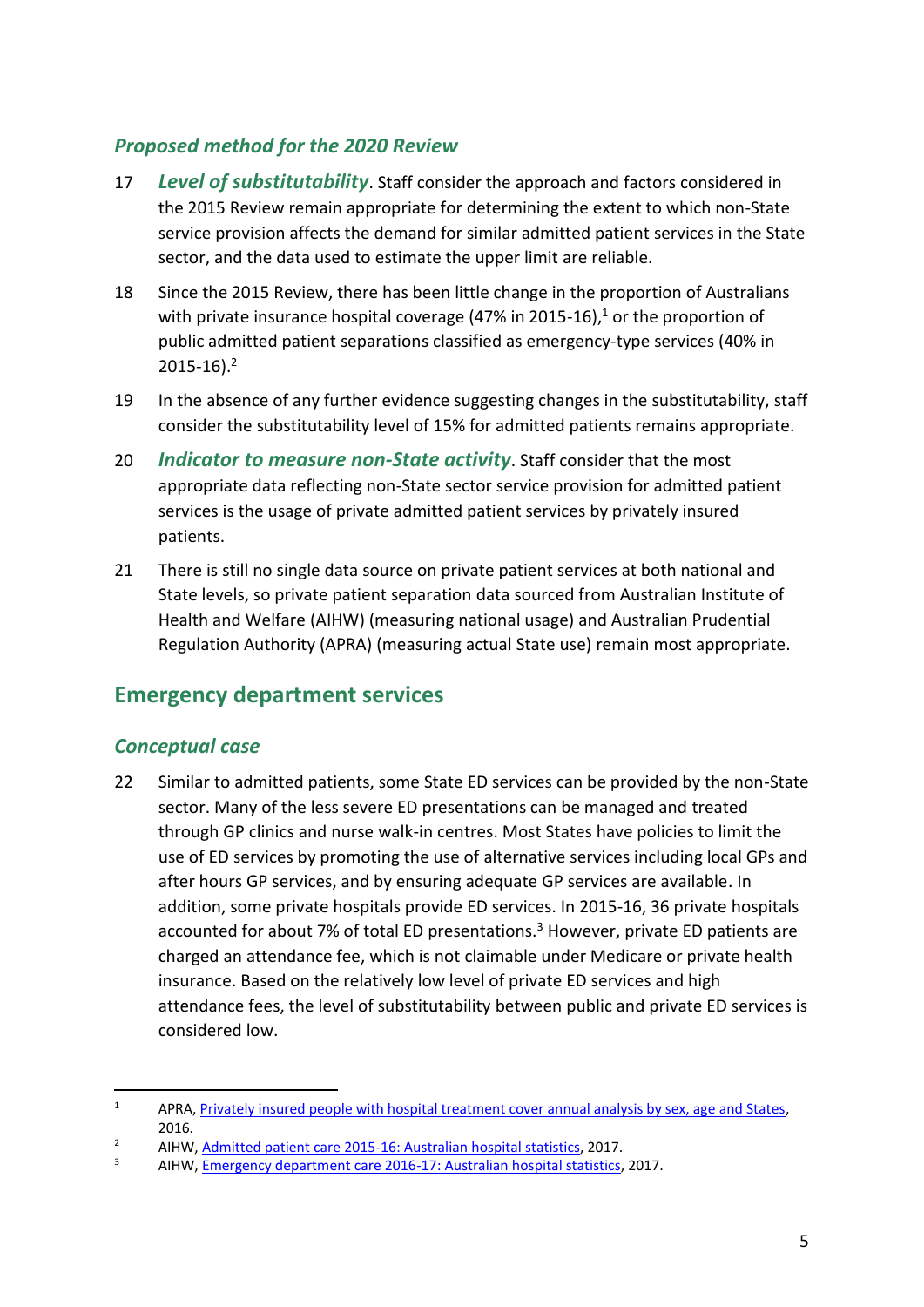23 Staff consider there is a strong conceptual case that the availability of GP services, especially bulk billed GP services influences the level of ED services provided by States.

#### *2015 Review method and State views*

- 24 In the 2015 Review, the level of substitutability for ED services was determined based on less severe and less complex ED presentations that could have been managed by a GP.
- 25 Based on staff research and views of the consultants, 15% was adopted as the level of substitutability for ED services. While the majority of States supported a substitutability level between 15% and 20%, the Northern Territory and the ACT suggested a higher level would be more appropriate.

#### *Proposed method for the 2020 Review*

- 26 *Level of substitutability*. During the 2015 Review, one of the consultants advised that clinically derived methodologies, especially when these yield consistent results, should be preferred over the administrative approach (for example, AIHW method, see Box 1) or surveys based on patient perception (for example, ABS patient experience survey). 4
- 27 There are a number of Australian studies, that have looked at the proportion of ED presentations that could have been managed by a GP (termed GP-type patients or low acuity patients [LAPs]), which provide an indication of the substitutability level [\(Table 2\)](#page-8-0).

 $4$  Conceptual Review of the Commonwealth Grants Commission Methodology for Health Assessment for the 2015 Review, James Downie, November 2014.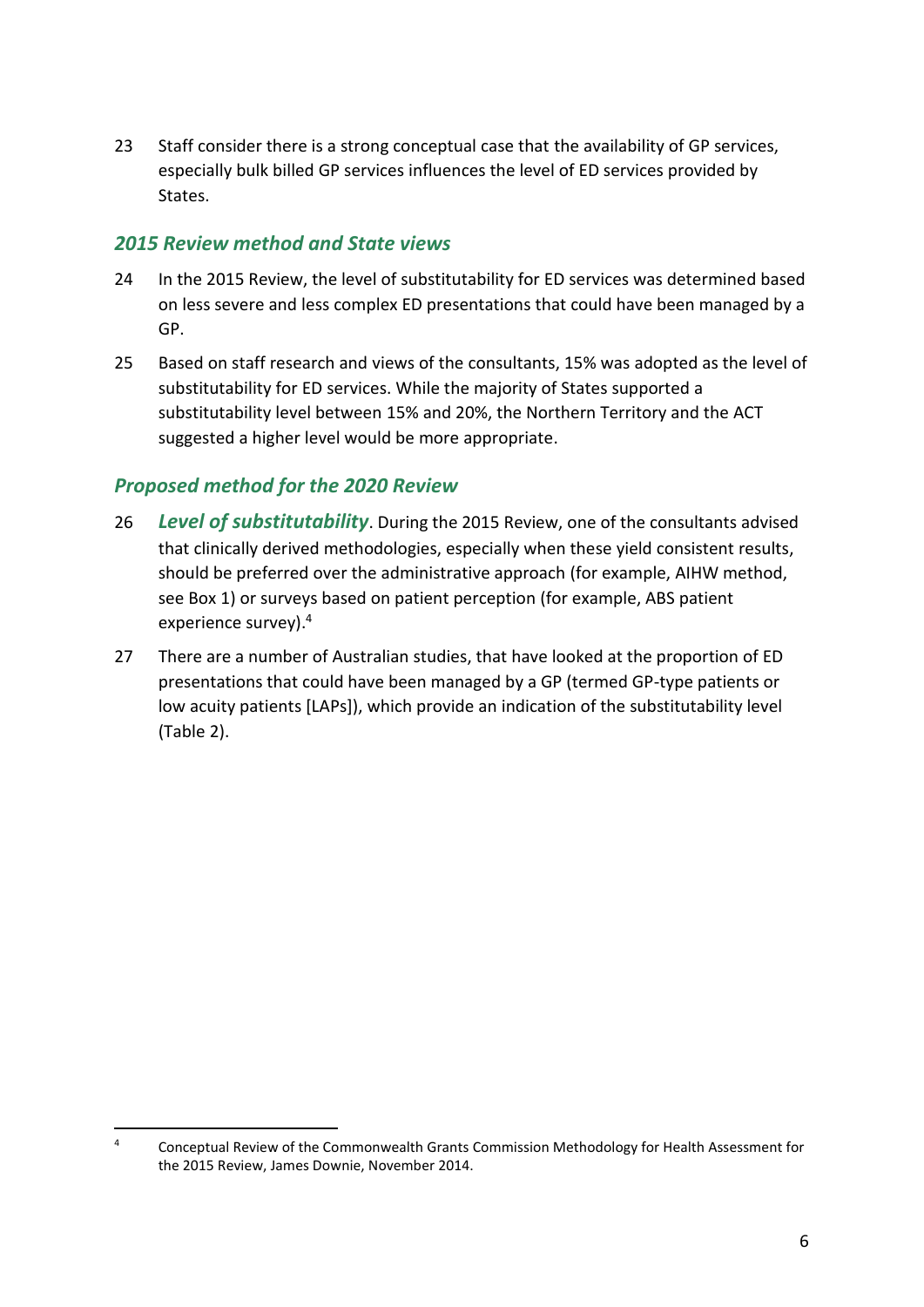|                 |            |                                   |            | Percentage of GP-type presentations (%) |             |                          |           |
|-----------------|------------|-----------------------------------|------------|-----------------------------------------|-------------|--------------------------|-----------|
| Study           | State      | Remoteness                        | Study year | <b>ACEM</b>                             | <b>AIHW</b> | <b>Diagnosis</b>         | Sprivulis |
| Nagree et al.   | <b>WA</b>  | Major cities                      | 2009-11    | 11-12                                   | $25 - 26$   | 11.1                     | $9 - 10$  |
| Allen et al.    | Tas        | Outer regional                    | 2009-13    | 35.2                                    | 55.6        | 68.7                     | 15.1      |
| Stephens et al. | <b>NSW</b> | Major cities                      | 2013-14    | 18.7                                    | 37.8        | $\overline{\phantom{a}}$ | 7.3       |
| Stephens et al. | <b>NSW</b> | Inner regional<br>Outer regional/ | 2013-14    | 30.8                                    | 50.7        | $\overline{\phantom{a}}$ | 11.8      |
| Stephens et al. | <b>NSW</b> | Remote/Very remote                | 2013-14    | 34.3                                    | 53.9        | $\overline{\phantom{a}}$ | 10.5      |

#### <span id="page-8-0"></span>**Table 2 Summary of studies about GP-type presentations**

Source: Nagree et al., *Quantifying the proportion of general practice and low-acuity patients in the emergency department*, The Medical Journal of Australia, June 2013. Stephens et al., *Patterns of low acuity patient presentations to emergency departments in New South Wales, Australia,* Emergency Medicine Australasia 29(3), June 2017. Allen et al., *Low acuity and general practice-type presentations to emergency departments: A rural perspective*, Emergency Medicine Australasia, April 2015.

#### **Box 1 Summary of methods used to calculate the number of GP-type presentations**<sup>5</sup>

**ACEM method**: Any self-referred, non-ambulance patient with a medical consultation time < 1 hour. This method is developed by the Australasian College for Emergency Medicine (ACEM).

**AIHW method**: Any Australian Triage System (ATS) category 4 or 5 patient who does not arrive by ambulance, police, community health service vehicle or correctional vehicle, is not admitted to hospital, is not referred to another hospital and does not die. This method is developed by the AIHW.

**Diagnosis method**: ATS category 4 or 5 patients who self-refer, arrive by private transport, are not admitted and meet one of the listed diagnoses. This method is developed by Kevin Ratcliffe at the Tasmanian Department of Health and Human Services.

**Sprivulis method**: The difference between the discharge rate of GP-referred and self-referred patients, derived from the product of the difference in the discharge rates and the total number of self-referrals. This method was developed by Peter Sprivulis.<sup>6</sup>

28 All of the studies reported that the percentage of GP-type presentations increased with increasing remoteness, regardless of the method used. This is likely to be due to limited GP services in more remote areas. However, the studies did not show a

<sup>5</sup> Allen et al., *Low acuity and general practice-type presentations to emergency departments: A rural perspective*, Emergency Medicine Australasia, April 2015.

<sup>6</sup> Sprivulis, *Estimation of the general practice workload of a metropolitan teaching hospital emergency department*, Emergency Medicine, February 2003.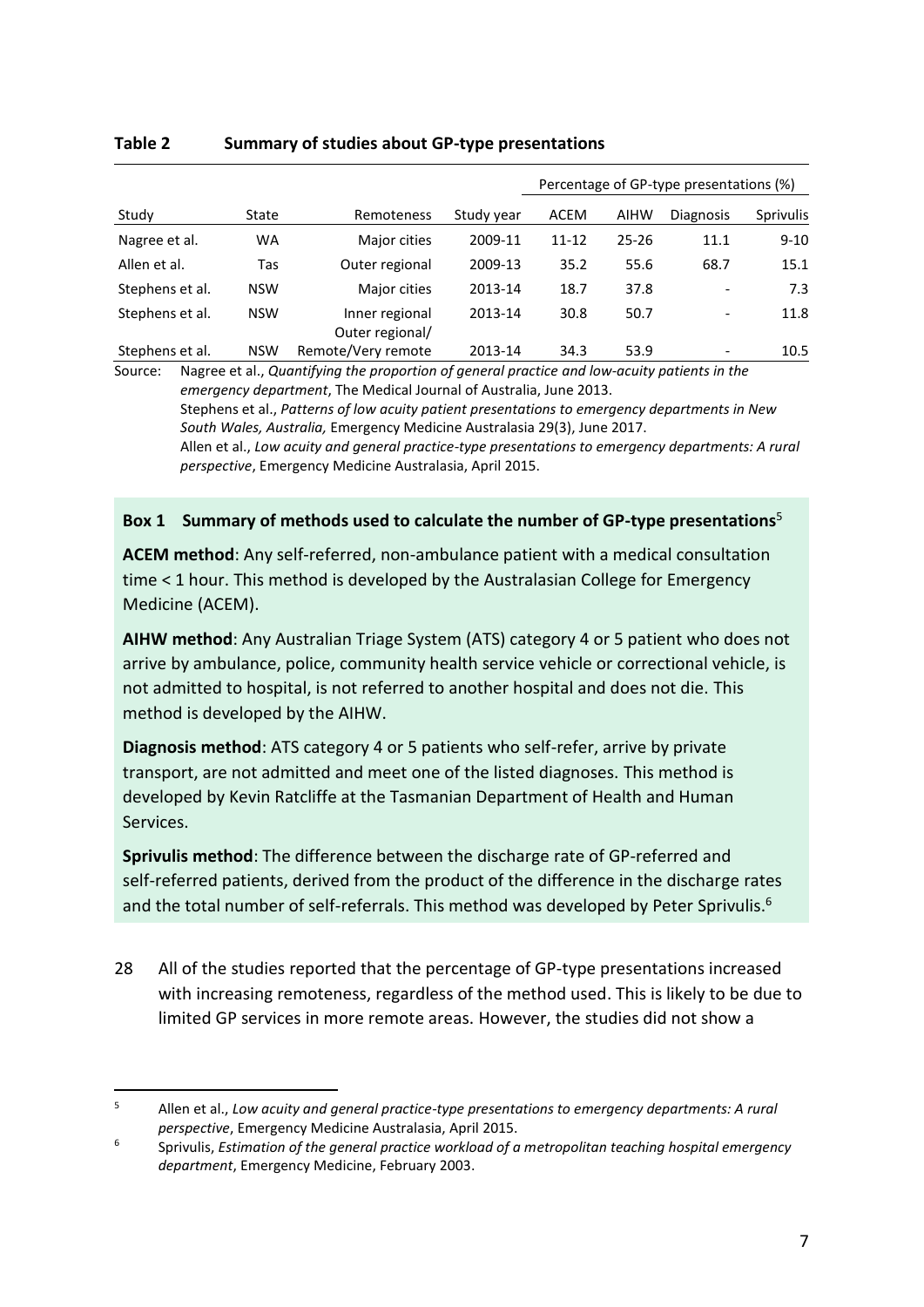consistent pattern in GP-type presentations based on time of presentation (for example, business hours and after hours/weekends).

- 29 The studies also suggested that the AIHW method overestimated the proportion of GP-type presentations and indicated that the ACEM method was preferred for estimating GP-type presentations. Recently, the AIHW advised Commission staff that its method for calculating GP-type presentations is no longer used due to its methodological and data limitations.<sup>7</sup>
- 30 Using the proportions of GP-type presentations estimated by the ACEM method, and the number of ED presentations by remoteness, staff have estimated that 23% of total ED presentations would be considered GP-type presentations [\(Table 3\)](#page-9-1).

<span id="page-9-1"></span>

| Table 3 | Estimation of percentage of GP-type ED presentations |              |     |
|---------|------------------------------------------------------|--------------|-----|
|         | <b>Total ED</b>                                      | % of GP type | Num |

|                                   | <b>Total ED</b> | % of GP type      | Number of GP-type |
|-----------------------------------|-----------------|-------------------|-------------------|
|                                   | presentations   | presentations (a) | presentations     |
| Major cities                      | 4 972 141       | 18                | 873 203           |
| Inner regional                    | 1845781         | 31                | 568 501           |
| Outer regional/Remote/Very remote | 1 378 851       | 35                | 477038            |
| Total                             | 8 196 773       | 23                | 1918742           |

(a) Percentages are weighted by the study population.

Source: Staff calculation based on [Table 2](#page-8-0) and IHPA 2016-17 ED data.

- 31 It is also evident that GP-type presentations are less costly than more complex and severe ED presentations, mainly due to shorter treatment time. As a result, the proportion of expenditure on GP-type presentations would be lower than 23%. Staff consider that 15% remains an appropriate substitutability level.
- 32 *Indicator to measure non-State activity*. Staff consider that the current indicator of benefits paid for bulk billed GPs remains the most appropriate data for calculating the non-State sector adjustment.<sup>8</sup> Bulk billed benefits paid was chosen by the Commission in the 2015 Review because this removed the income constraint faced by people.

## <span id="page-9-0"></span>**Non-admitted patient services**

#### *Conceptual case*

33 State provided non-admitted patient (NAP) services include a wide range of pre- and post-hospital and clinical treatments. The majority, if not all, of these services are also provided by the private sector. Pathology and diagnostic imaging services are also

 $\overline{a}$  $7$  Commission staff discussions with AIHW staff in March 2018.

<sup>8</sup> Services provided by salaried doctors under the Council of Australian Governments (COAG) Section 19(2) are included in Medicare bulk billed GP data, and separating them from other Medicare data is unlikely to be practical.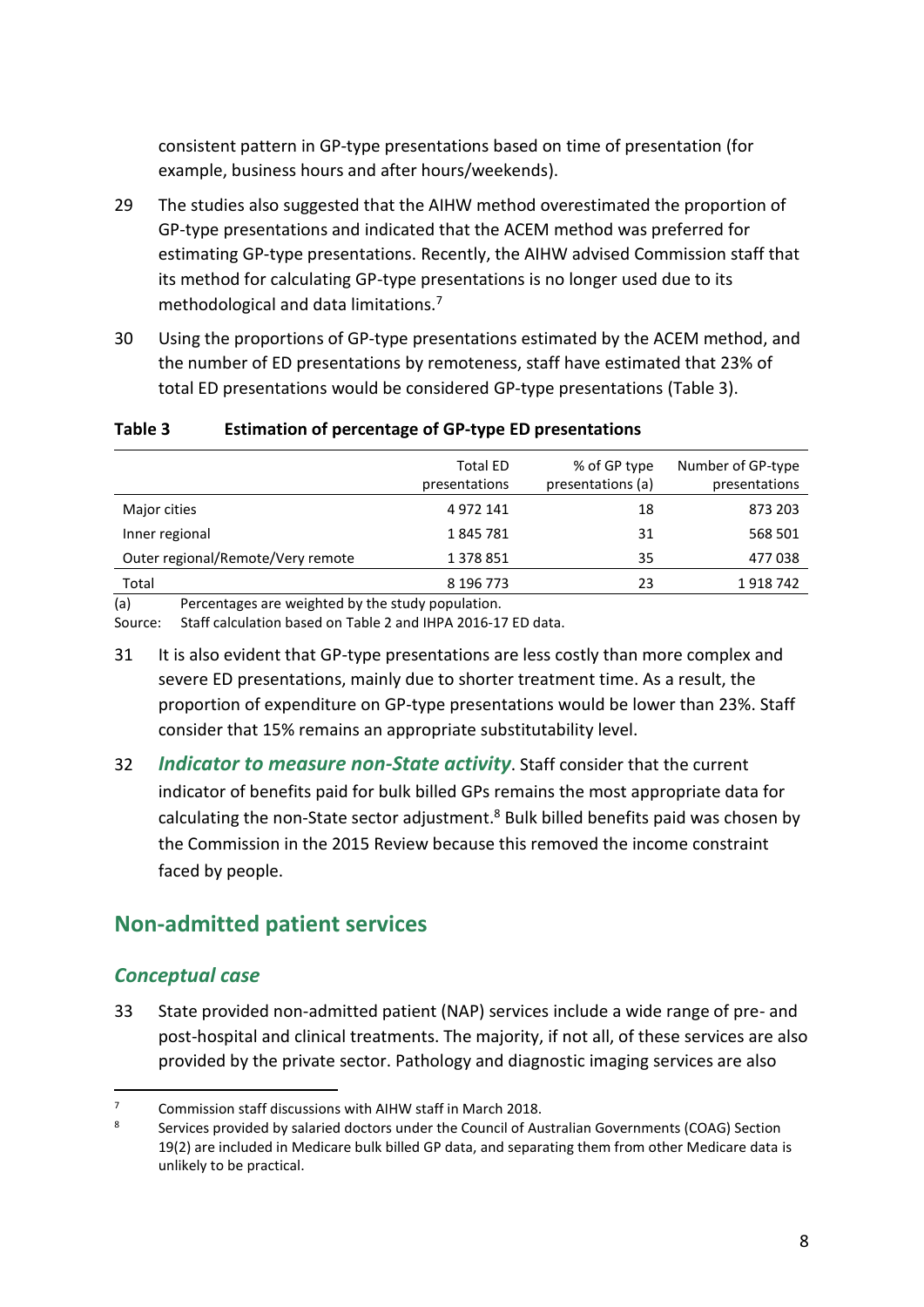widely provided by the private sector. Therefore, the potential substitutability would be high for these services.

- 34 However, the actual level of substitutability is affected by other factors.
	- There are usually some patients' out-of-pocket costs for services that are provided in the private sector. Medicare provides a variety of subsidies to reduce the cost burden on patients but does not regulate the fees charged by private specialists. Out of pocket costs for private specialist services can be very high.
	- Many NAP services are directly linked to admitted patient services provided in hospitals, which are less likely to be affected by NAP services provided by the private sector.

#### *2015 Review method and State views*

- 35 In the 2015 Review, the Commission estimated the substitutability level for NAP services using an approach where it disaggregated NAP services into broad groups, and for each group of services, it applied the bulk billing rate to the percentage of estimated spending. The total proportion based on expense weighted by the bulk billing rates was used as the indicator for the level of substitutability.
- 36 The estimated substitutability level of 40% was supported by most States.

## *Proposed method for the 2020 Review*

- 37 *Level of substitutability*. Staff consider the 2015 Review approach valid and have replicated it using the most recent available data to estimate the substitutable level for the 2020 Review.
- 38 NAP services are currently classified according to the type of clinic in which services are provided (i.e. Tier 2 classification). The clinics, in turn, are defined by the type of clinician providing the service, and the nature of the service provided. There are four classes of clinic types for non-admitted patient services:<sup>9</sup>
	- procedures clinics, where services are provided by a surgeon or other medical specialist and account for 6% of total non-admitted patient services
	- medical consultation clinics, where the services are provided by a general physician or medical specialists and account for 47% of total non-admitted patient services
	- diagnostic clinics, where diagnostic services are provided within a specific field of medicine or condition and account for 1% of total non-admitted patient services<sup>10</sup>

<sup>9</sup> IHPA, 2018, National Hospital Cost Data Collection Cost report: Round 20 Financial Year 2015-16, Table 20.

 $10$  For ABF purposes, diagnostic services are not reported separately and are incorporated as part of the cost by the requesting specialist events.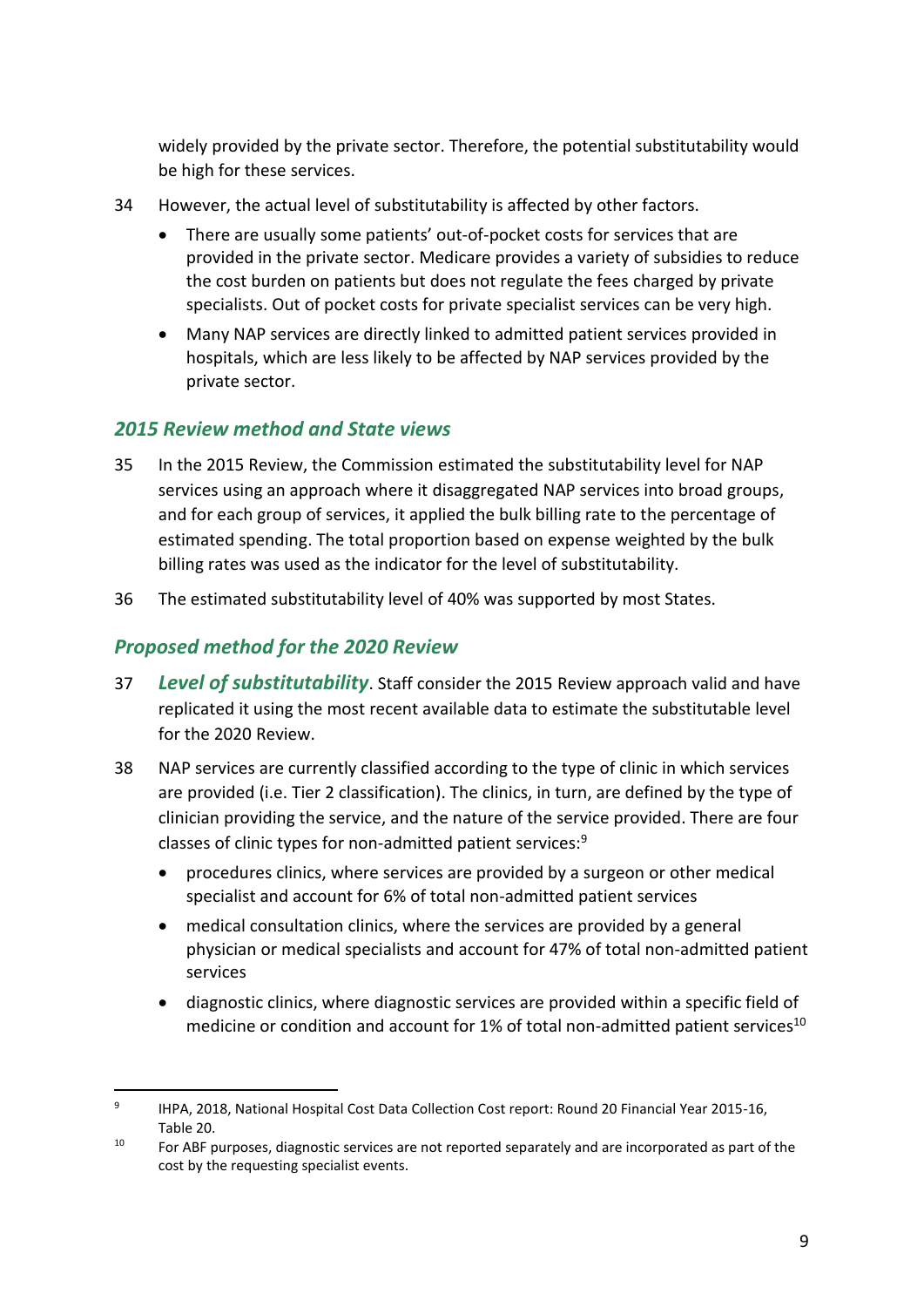- allied health clinics, where services are provided by an allied health professional or clinical nurse specialist and account for 46% of total non-admitted patient services.
- 39 The average expenditure varies from \$207 for services provided in allied health clinics to \$591 for those provided in procedure clinics.
- 40 Based on activity data and average expenditure, the proportions of State expenditure for each group of NAP services are estimated in [Table 4.](#page-11-0)

| Group of services                                                                                               | Share of activity | Average expenditure | Estimated share of |  |
|-----------------------------------------------------------------------------------------------------------------|-------------------|---------------------|--------------------|--|
|                                                                                                                 |                   |                     | expenditure (a)    |  |
|                                                                                                                 | %                 |                     | %                  |  |
| Procedure clinics                                                                                               | 6                 | 591                 | 12                 |  |
| <b>Medical consultation clinics</b>                                                                             | 47                | 355                 | 55                 |  |
| Diagnostic clinics                                                                                              |                   | 388                 |                    |  |
| Allied health clinics                                                                                           | 46                | 207                 | 31                 |  |
| (a)<br>For each group of services, its share of expenditure is estimated as:<br>% activity xaverage expenditure |                   |                     |                    |  |

#### <span id="page-11-0"></span>**Table 4 Estimation of State expenditure for each group of NAP services**

∑ %activity ×average expenditure Source: Staff calculation based on data from AIHW, 2017, Non-admitted patient care 2015-16, Table 2.3, and IHPA, 2018, National Hospital Cost Data Collection Cost report: Round 20 Financial Year 2015-16, Table 20.

- <span id="page-11-1"></span>41 For services provided in each type of clinic, the level of substitutability can be estimated as follows.
	- Procedure clinics: almost all the services can be provided by private surgeons or specialists. We consider that the bulk billing rate for operational consultations<sup>11</sup> of 42% (Attachment B1) represents the level of comparable services provided in a private setting considering the relatively high out of pocket costs for some specialist services.
	- Medical consultation clinics: similar to procedure clinics, most of the services can be provided by private specialists. The bulk billing rate of 31% (Attachment B1) for specialist attendances can be used as an indicator of the substitutability level.
	- Diagnostic clinics: the private sector provides diagnostic pathology and imaging services, with relatively high bulk billing rates (pathology: 88%, imaging: 77%) (Attachment B1). However, majority of diagnostic services are bundled with a specialist consultation. Therefore, staff consider that the level of substitutability for diagnostic services would be around the bulk billing rate for specialist attendance (31%).
	- Allied health services: although all State-provided allied health services are also available in the private sector, most State provided services are tend to be linked to an earlier admitted patient episode. In addition, only a very limited number of

<sup>&</sup>lt;sup>11</sup> That is, 'total operations and assistance at operations' in Attachment B1.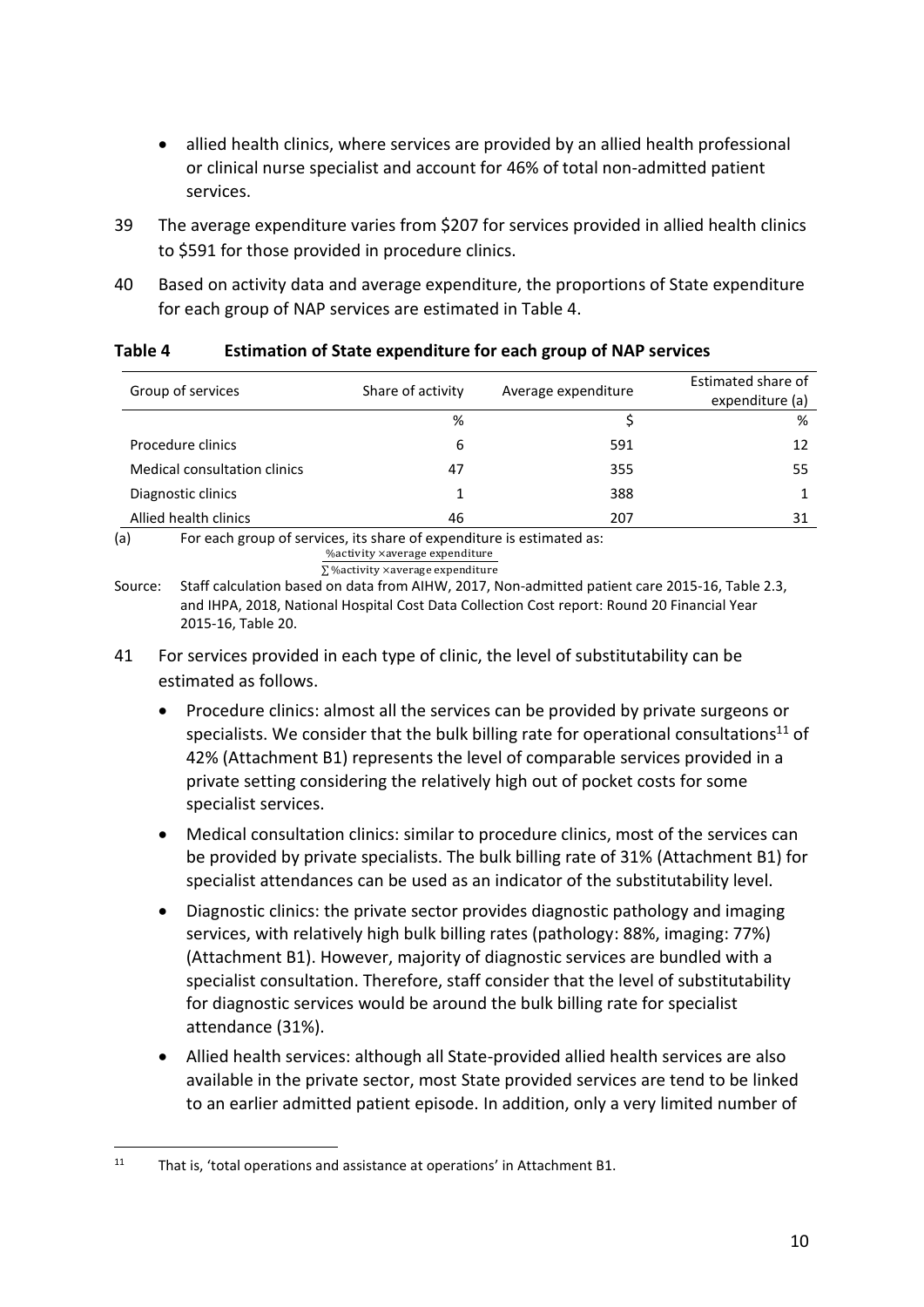patients who meet specific eligibility requirements (for example, those with a chronic medical condition or with an assessed mental disorder) are eligible for Medicare allied health items. Staff thus consider States provided allied health services are not substitutable.

42 Based on the above information, staff estimated the level of substitutability for NAP services would be 20-25% [\(Table 5\)](#page-12-1).

| Group of services            | Share of        | Estimated              | Expenditure-weighted   |
|------------------------------|-----------------|------------------------|------------------------|
|                              | expenditure (a) | substitutability level | substitutability level |
|                              | %               | %                      | %                      |
| Procedure clinics            | 12              | 42                     | 5                      |
| Medical consultation clinics | 55              | 31                     | 17                     |
| Diagnostic clinics           |                 | 31                     | 0                      |
| Allied health clinics        | 31              | 0                      | $\Omega$               |
| Total                        | 100             |                        | $\approx$ 22           |

#### <span id="page-12-1"></span>**Table 5 Estimation of substitutability level for NAP services**

(a) Estimation from [Table 4.](#page-11-0)

Source: Staff calculation based on [Table 4.](#page-11-0)

- 43 *Indicator to measure non-State sector service usage.* Similar to the argument for EDs, basing the assessment on bulk billed benefits paid for NAP services provided in the private sector removes the income constraint and is closer to the concept that the Commission wants to measure. In the 2015 Review, the value of bulk billed specialist, pathology and imaging benefits paid was used as the indicator.
- 44 As mentioned in paragraph [41,](#page-11-1) diagnostic services, including pathology and imaging services, are generally bundled with specialist consultations, and its user profile would not accurately reflect the use of private NAP services.
- 45 As majority of substitutable private NAP services are provided by private surgeons and specialists, as shown in [Table 5,](#page-12-1) staff consider that the most appropriate assessment would be based on the value of bulk billed operations and specialist services.

## <span id="page-12-0"></span>**Community health services**

#### *Conceptual case*

46 States provide a wide range of community health services, along with public health services, many of which are also provided by GPs or other private clinicians. Staff consider there is strong evidence of substitutability between State-provided community and public health services and those provided by GPs or other private clinicians.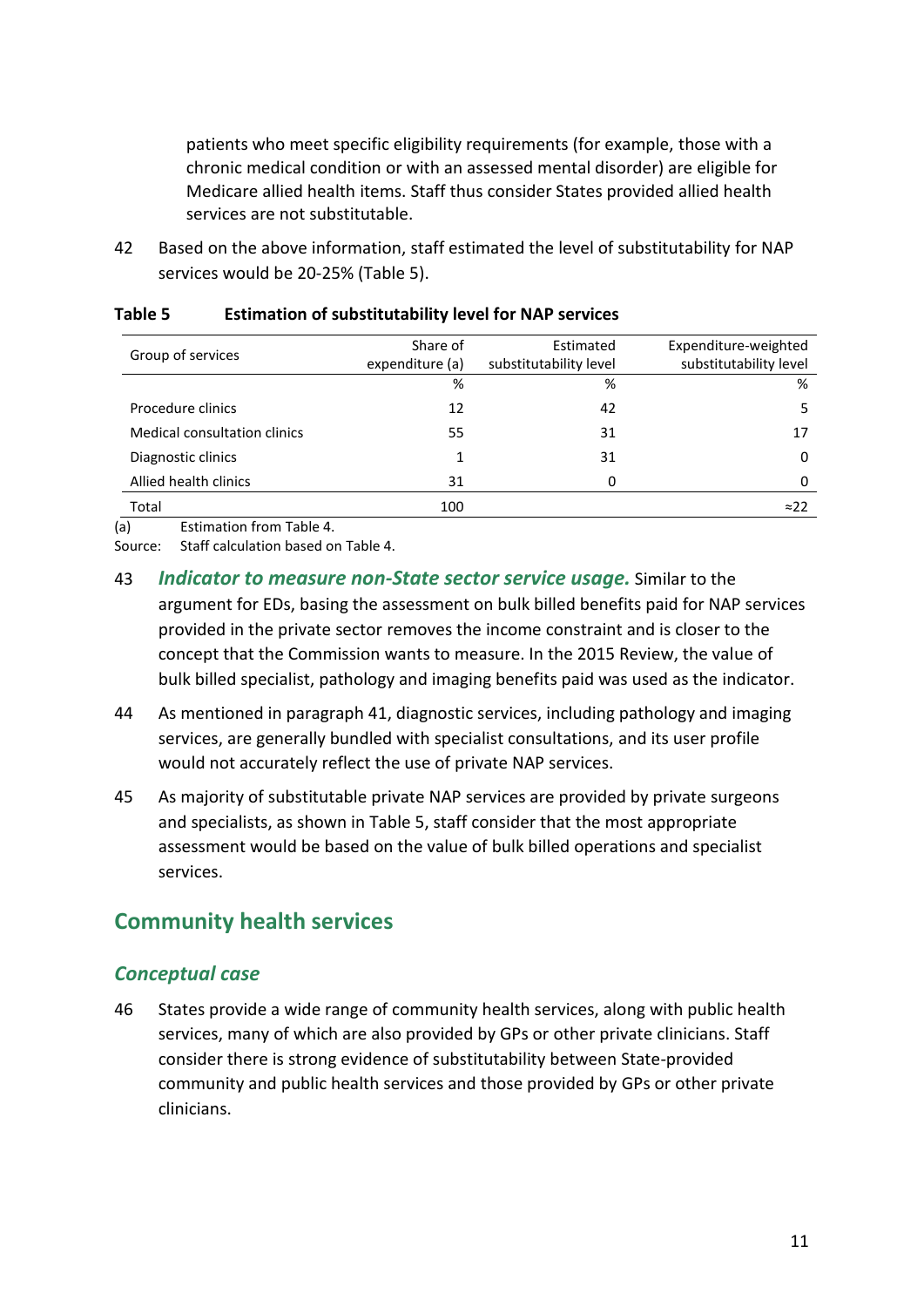47 However, due to the heterogeneous nature of community health services, it has been challenging to determine to what extent non-State sector service provision influences the level of services provided by the State sector.

#### *2015 Review method and State views*

48 For the 2015 Review, the Commission initially considered 50% as the substitutability level. However, some States and the consultants suggested a higher level would be more reasonable. In the absence of further information, the Commission chose 70% as the estimated level of substitutability.

#### *Proposed method for the 2020 Review*

- 49 *Level of substitutability*. During the 2015 Review, one of the consultants suggested investigating the level of substitutability for each area of community and public health services separately to obtain a more accurate figure. Due to the heterogeneity of community health services, staff consider this a sensible approach.
- 50 Although there are still no national administrative data on community health services, more recent studies (for example, the BEACH<sup>12</sup> study) provide information that enables us to assess the substitutability level on a micro basis.
- 51 For the 2020 Review, the approach staff have adopted is as follows.
	- Step 1: assessing the level of substitutability for each area of service by evaluating
		- the range of services provided by the State and non-State sectors
		- accessibility and cost of services provided by the State and non-State sectors.
	- Step 2: estimating the expense weight for each area of service.
	- Step 3: combining substitutability (from step 1) and expense weights (from step 2) for each area of service and summing these to obtain an estimate of the total proportion of substitutable services.
- 52 [Table 6](#page-15-0) summarises the main findings from step 1. The level of substitutability has been classified as being very low (0-20%), low (21-40%), medium (41-60%), high (61-80%) or very high (81-100%). If the State and non-State sectors provide a similar range of services, and accessibility and costs are comparable, the potential substitutability would be high/very high. On the other hand, if State and non-State sectors provide different services, with different accessibility and/or costs, the potential substitutability would be lower.

<sup>&</sup>lt;sup>12</sup> Bettering the Evaluation and Care of Health (BEACH) is a University of Sydney program that analysed data collected by General Practitioners (GPs) and reported information about GP-patient encounters from clinical practices across Australia (http://sydney.edu.au/medicine/fmrc/beach/).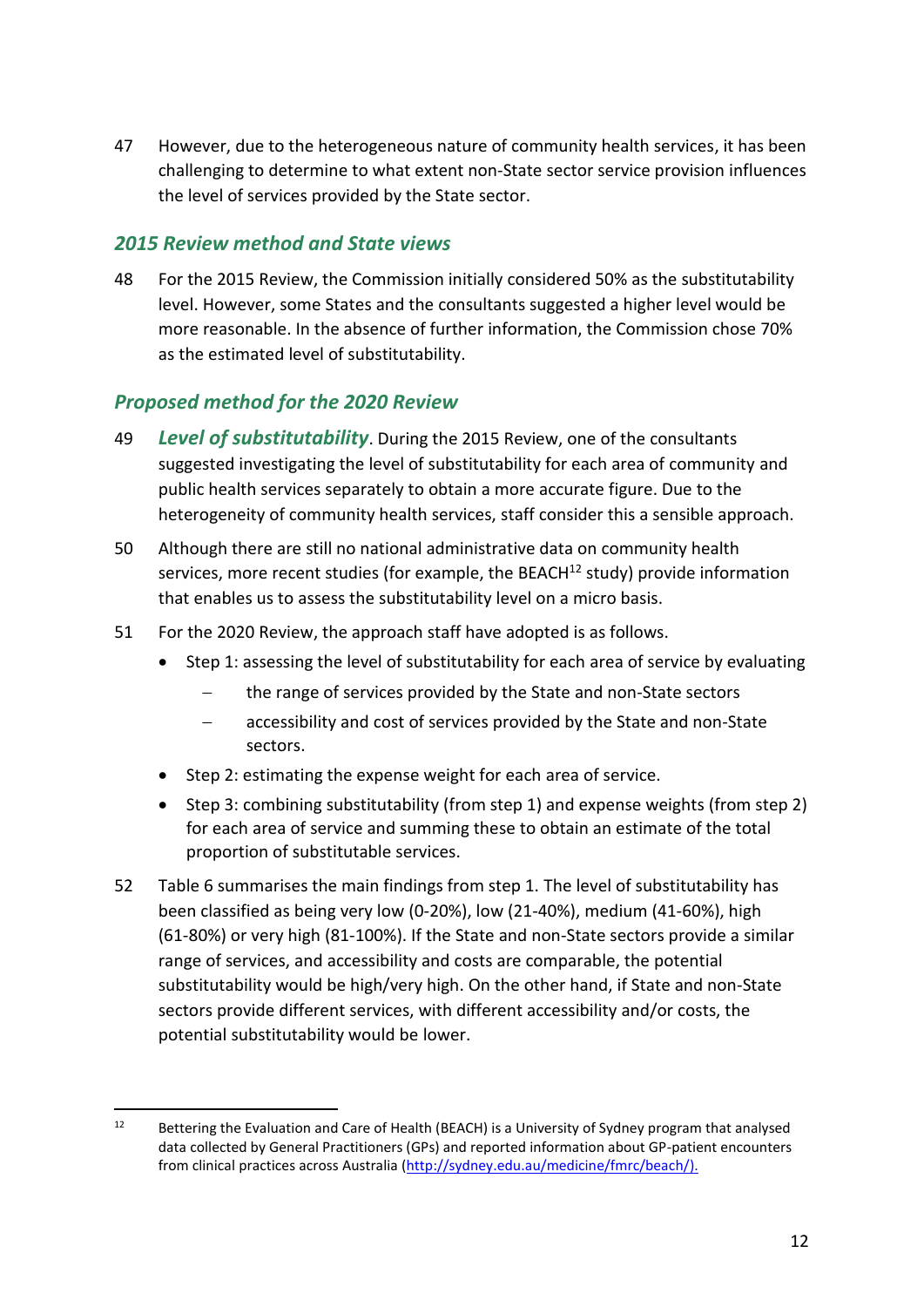High bulk billing rate for non-State sector services is one indicator of cost comparability, particularly for specialist services [\(Attachment B1\)](#page-21-1).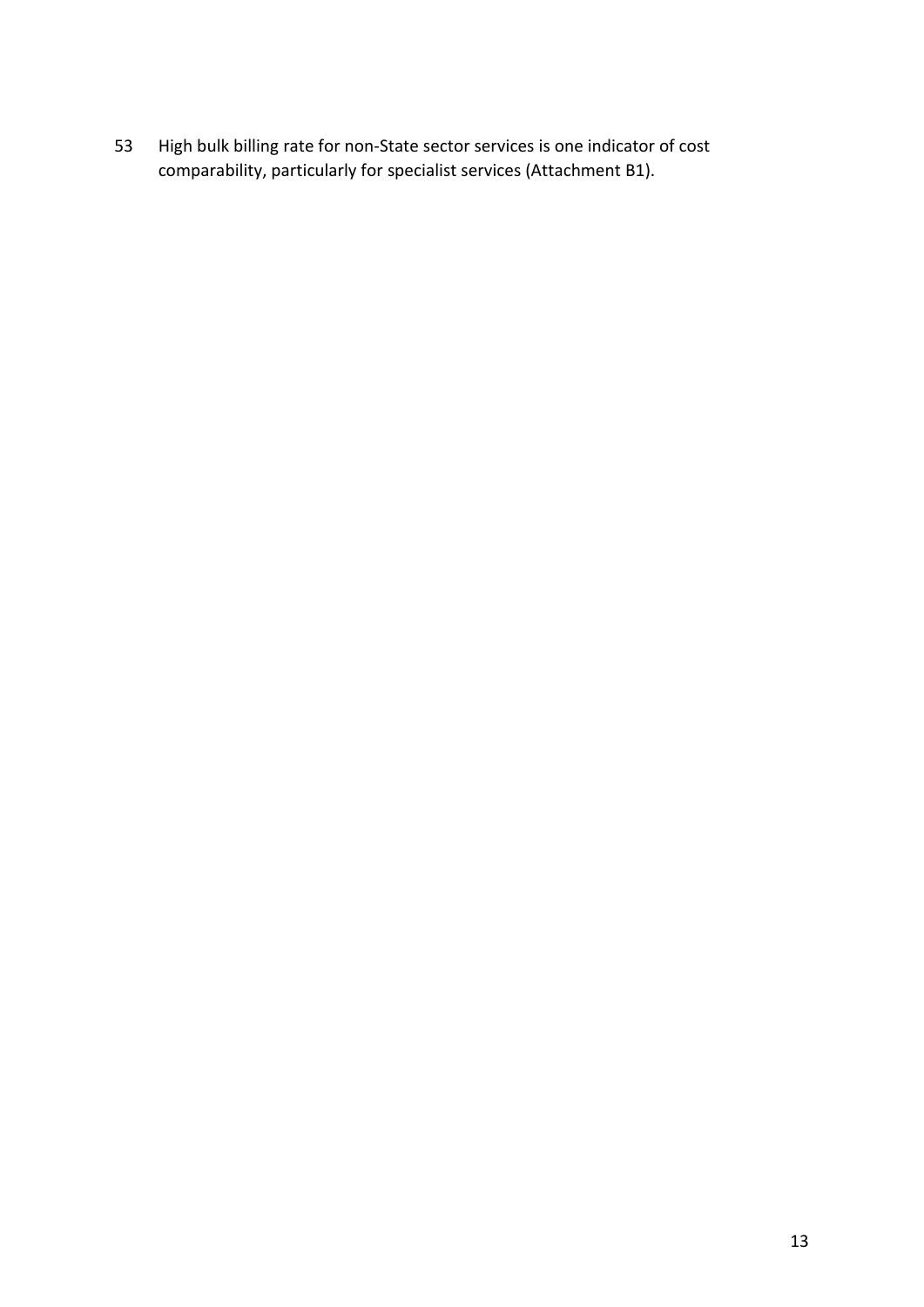<span id="page-15-0"></span>

|                                         | Services provided                                                                                                                                                                                                                                                                                                                                                                          | Accessibility/cost comparability                                                                                                                                                                                                                                                                                                                             | Summary and estimated substitutability<br>range                                                                                                                                                                                       |
|-----------------------------------------|--------------------------------------------------------------------------------------------------------------------------------------------------------------------------------------------------------------------------------------------------------------------------------------------------------------------------------------------------------------------------------------------|--------------------------------------------------------------------------------------------------------------------------------------------------------------------------------------------------------------------------------------------------------------------------------------------------------------------------------------------------------------|---------------------------------------------------------------------------------------------------------------------------------------------------------------------------------------------------------------------------------------|
| <b>Community health centre services</b> |                                                                                                                                                                                                                                                                                                                                                                                            |                                                                                                                                                                                                                                                                                                                                                              |                                                                                                                                                                                                                                       |
| Alcohol and other drug services         | State provided services include<br>assessment, counselling, withdrawal<br>management and support, information<br>and education and rehabilitation.<br>Similar services are provided by GPs and<br>other private practitioners.                                                                                                                                                             | State services have no restriction on<br>access and are provided free.<br>Non-State services have no restrictions on<br>access, and 70% of them are bulk billed.<br>(Attachment B2).                                                                                                                                                                         | Medium substitutability (41-60%)<br>State and non-State sectors provide<br>similar services, with similar accessibility,<br>but Sates services target more complex<br>cases. Non-State sector services may incur<br>a fee.            |
| <b>Public dental services</b>           | State provided services include general<br>and emergency dental services, denture<br>services and special dental care.<br>Similar services are provided by private<br>dentists.                                                                                                                                                                                                            | Access to State services is limited to<br>children and concession card holders,<br>accounting for 35% of the total<br>population.<br>Non-State dental services have no<br>restrictions on access but usually incur<br>high costs, so people eligible for public<br>dental services are less likely to use non-<br>State sector services (b).                 | Low substitutability (21-40%)<br>All services provided in the State sector<br>are also provided in the non-State sector,<br>but the two sectors have different<br>accessibility and costs resulting in<br>different patient profiles. |
| Community mental health services        | The State and non-State sectors provide<br>general mental health assessment,<br>intervention, facilitating admission and<br>case management and counselling.<br>Community residential/forensic mental<br>services are mainly provided by the State<br>sector.<br>Non-State services are provided by GPs,<br>private psychologists and psychiatrists but<br>focus on less severe disorders. | Access to State services may require a<br>referral but services are provided free.<br>No restriction on access to non-State<br>services but costs are incurred except if<br>bulk billed (about 49% are bulk-billed (see<br>Attachment B3). The cost for specialist<br>visits may be partially covered by<br>Medicare to a maximum of ten visits per<br>year. | Low substitutability (21-40%)<br>Most services provided in the State sector<br>are also provided in the non-State sector<br>but with a different focus. There are<br>similar accessibility and cost if bulk-billed.                   |

# **Table 6 Analysis on substitutability level for community health services**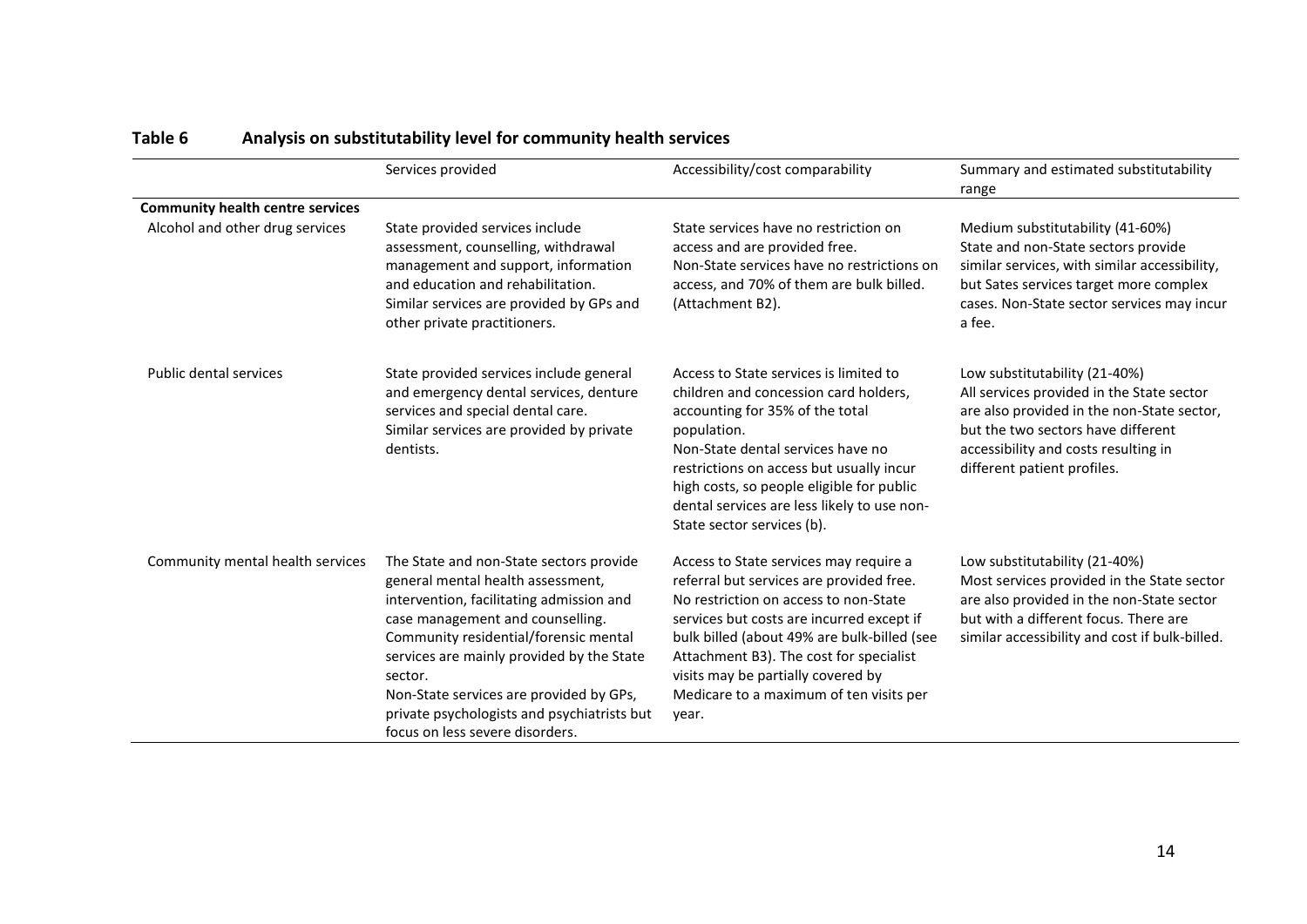|                                           | Services provided                                                                                                                                                                                                                                                                         | Accessibility/cost comparability                                                                                                                                                                                 | Summary and estimated substitutability<br>range                                                                                                                                                                                                                             |
|-------------------------------------------|-------------------------------------------------------------------------------------------------------------------------------------------------------------------------------------------------------------------------------------------------------------------------------------------|------------------------------------------------------------------------------------------------------------------------------------------------------------------------------------------------------------------|-----------------------------------------------------------------------------------------------------------------------------------------------------------------------------------------------------------------------------------------------------------------------------|
| Other community health centre<br>services | State sector provides services including<br>family and child health, community<br>nursing services, chronic disease<br>management, and a limited range of allied<br>health services.<br>Non-State sector (mainly GPs (a) and other<br>private practitioners) provide similar<br>services. | Most State-provided services have no<br>restrictions on access (a referral may be<br>required) and are provided free.<br>Non-State services have no restrictions on<br>access and many services are bulk billed. | Very high substitutability (81-100%)<br>All services provided in the State sector<br>are also provided in the non-State sector.<br>There are similar accessibility and cost if<br>non-State sector services are bulk billed.                                                |
| <b>Public health services</b>             |                                                                                                                                                                                                                                                                                           |                                                                                                                                                                                                                  |                                                                                                                                                                                                                                                                             |
| Organised immunisation                    | Immunisation services can be provided by<br>State and non-State sectors (mainly by<br>GPs).<br>State sector is responsible for<br>coordinating/implementing the National<br>Immunisation Program (NIP) Schedule.                                                                          | There is no restriction on access for both<br>sectors.<br>For non-State sector services,<br>immunisation is free but there may be a<br>fee for consultation.                                                     | High substitutability (61-80%)<br>The two sectors have similar accessibility<br>and costs if non-State services are bulk<br>billed. States' role in coordinating and<br>data reporting is not substitutable.                                                                |
| Population cancer screening               | State is the main provider of breast cancer<br>screening, while cervical cancer screening<br>is provided in State and non-State sector.<br>In addition, States are responsible for<br>policy regulation, data reporting and<br>overall coordination                                       | For eligible people, there is no restriction<br>in both sectors.<br>The screening services are free for eligible<br>people, but there may be a fee for private<br>consultation.                                  | Medium substitutability (41-60%)<br>Although the State is the main service<br>provider, non-State sector also provides<br>some cancer screening services, with<br>similar costs if bulk billed. States' role in<br>coordinating and data reporting is not<br>substitutable. |
| Health promotion                          | Health promotion services are mainly<br>provided by the State sector, including<br>activities that foster healthy life styles and<br>address health risk factors.<br>GPs and private specialists also provide<br>some services related to health<br>promotion.                            | Public good provided to the entire<br>population at no cost. Some promotions<br>may target particular groups.                                                                                                    | Very low substitutability (0-20%)<br>Health promotion is mainly States'<br>responsibility with some complementary<br>services provided by the not for profit<br>sector but these tend to operate<br>nationally.                                                             |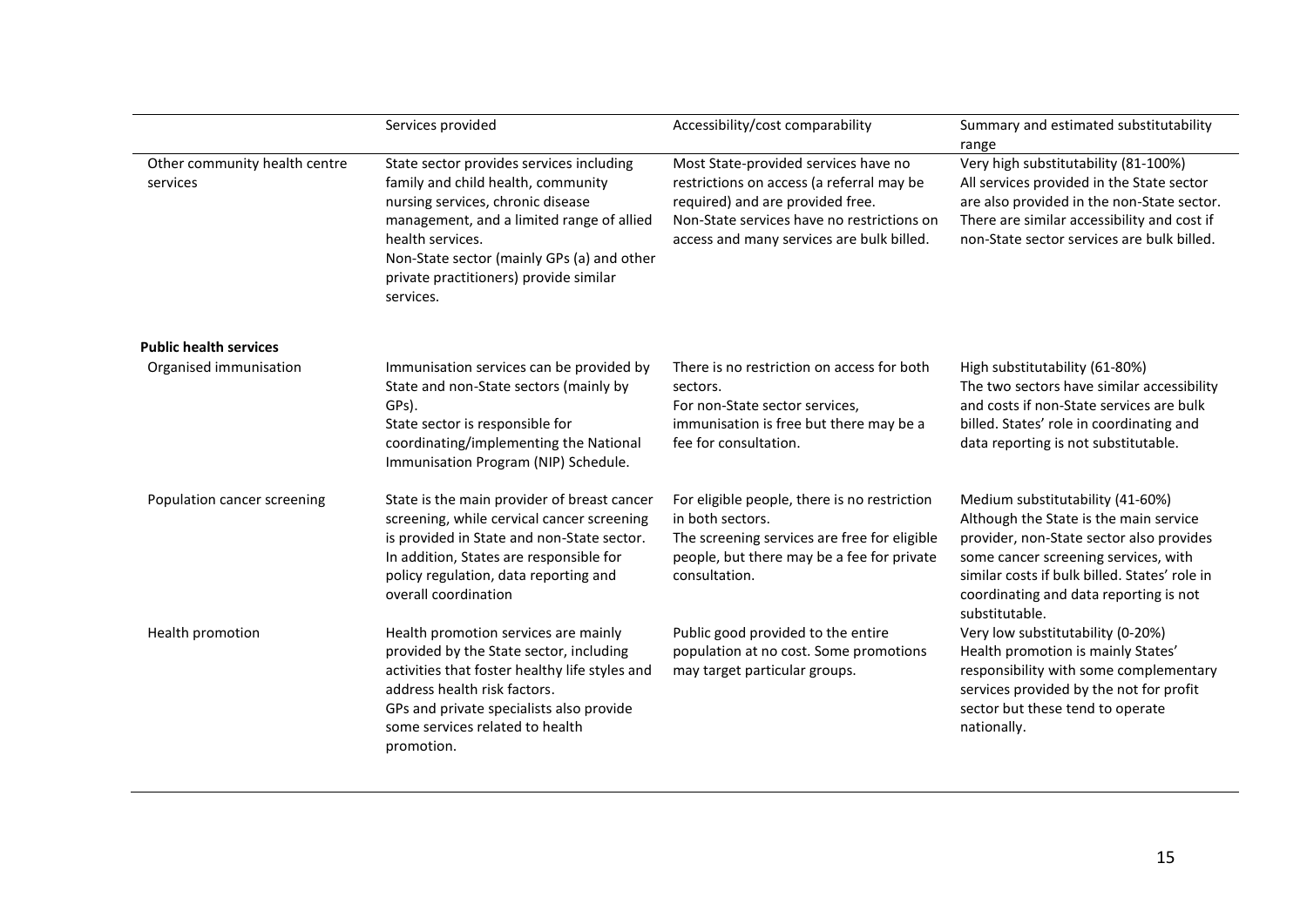|                              | Services provided                                                                                                                                                                       | Accessibility/cost comparability                                            | Summary and estimated substitutability<br>range                                                     |
|------------------------------|-----------------------------------------------------------------------------------------------------------------------------------------------------------------------------------------|-----------------------------------------------------------------------------|-----------------------------------------------------------------------------------------------------|
| Communicable disease control | Services are only provided by the State<br>sector, including regulation,<br>administration of communicable disease<br>control programs, as well as management<br>of outbreaks.          | Not applicable as services are mainly only<br>provided in the State sector. | Not substitutable<br>Services are only provided in the State<br>sector                              |
| Environmental health         | Most environmental health services are<br>only provided by the State sector,<br>including environmental health protection<br>education, and development of standards<br>and regulation. | Not applicable as services are mainly only<br>provided in the State sector  | Not substitutable<br>Nearly all the services are only provided in<br>the State sector               |
| Other public health services | These are the residual services that cannot<br>be classified elsewhere.                                                                                                                 |                                                                             | In the absence of further evidence, the<br>substitutability is estimated to be very low<br>$(0-20%$ |

(b) AIHW: Chrisopoulos S, et al (2016), Oral health and dental care in Australia: key facts and figures 2015, cat. no. DEN 229.

Source: CGC, 2016-13-S What States Do – Community health.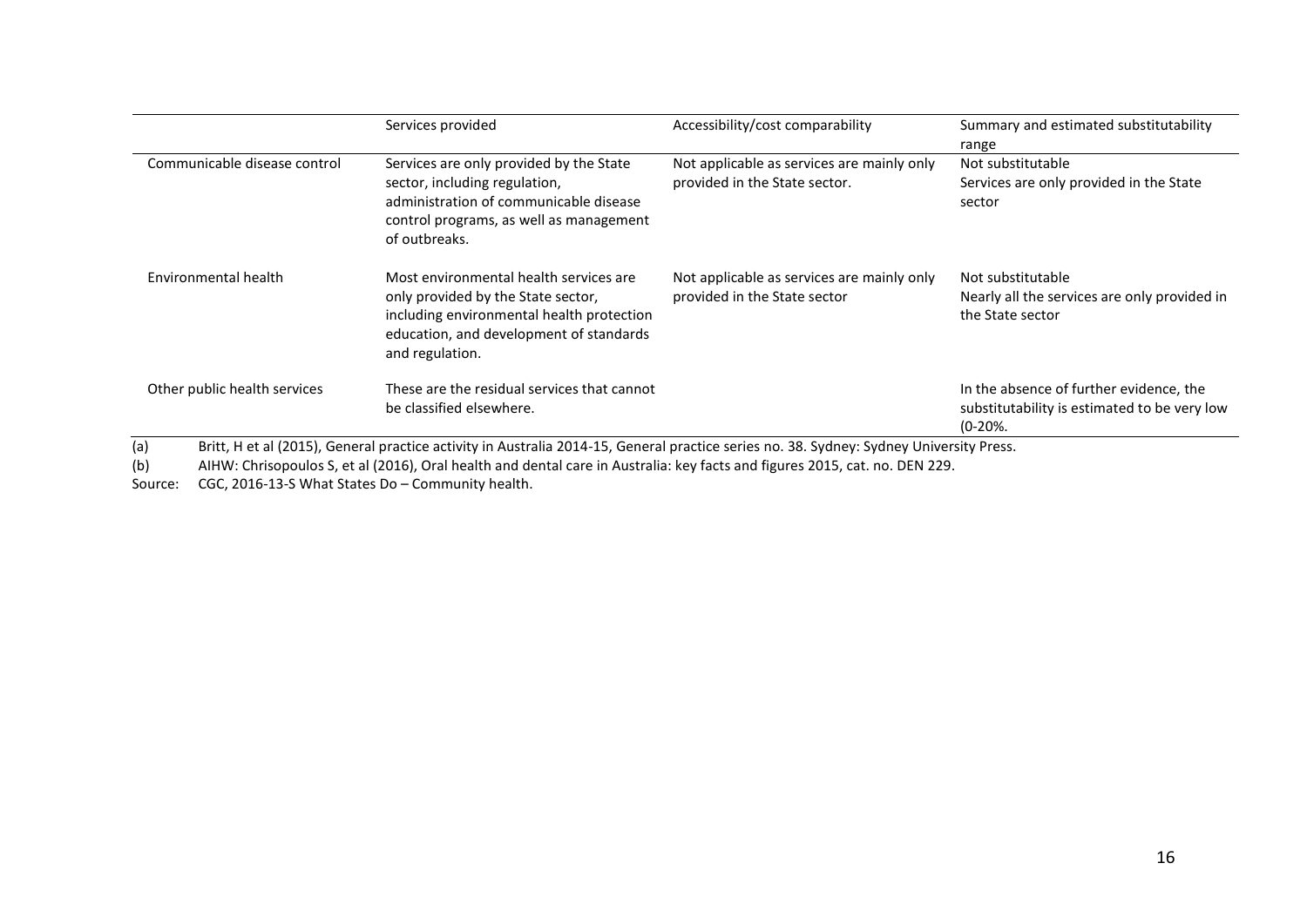- 54 [Table 7](#page-18-1) summarises the substitutability levels (step 1) and expense weights (step 2) for each group of services. In the absence of more detailed information, the substitutability levels are presented in ranges and the midpoints are used to calculate the overall level.
- 55 The estimated range of substitutability for total community health services was 60%-70%, which encompasses the level adopted in the 2015 Review (70%).

| Group of services                | Substitutability<br>range | Share of<br>expenditure (a) | Expenditure weighted<br>substitutability |
|----------------------------------|---------------------------|-----------------------------|------------------------------------------|
|                                  | %                         | %                           | %                                        |
| Community health services        |                           |                             |                                          |
| Public dental services           | Low (21-40)               | 4.6                         | ≈1                                       |
| Alcohol and other drug services  | Medium (41-60)            | 3.9                         | $\approx$                                |
| Community mental health services | Low (21-40                | 18.8                        | ≈6                                       |
| Other community health services  | Very high (81-100)        | 53.7                        | ≈48                                      |
| Public health services           |                           |                             |                                          |
| Cancer screening                 | Medium (41-60)            | 3.1                         | $\approx$ 2                              |
| Organised immunisation           | High (61-80)              | 4.2                         | $\approx$ 3                              |
| Health promotion                 | Very low (0-20)           | 4.9                         | $\approx$ 1                              |
| Communicable disease control     | Nil                       | 3.2                         | ≈0                                       |
| Environmental health             | Nil                       | 1.3                         | ≈0                                       |
| Other public health services     | Very low (0-20)           | 2.3                         | ≈0                                       |
| Total                            |                           | 100.0                       | 60-70                                    |

#### <span id="page-18-1"></span>**Table 7 Estimation of substitutability level for community health services**

(a) The average proportion for 2014-15 and 2015-16.

Source: Staff calculation based on [Table 6](#page-15-0) and special request of AIHW expenditure data.

- 56 *Indicator to measure non-State sector service usage.* Most community health services are provided by GPs, therefore, it remains appropriate to base the assessment on bulk billed benefits paid for GP services.
- 57 *Discount.* There is still a lack of data on State-provided community health services and whether clients have similar SDC profile with people using GP services. Therefore, some form of discount might be appropriate and staff will be investigating the appropriate level. In the meantime, a medium discount of 25% will be used as a placeholder.

## <span id="page-18-0"></span>**SUMMARY**

58 In conclusion, staff consider that the approaches adopted in the 2015 Review to measure the impact of the non-State sector in each Health component are still appropriate.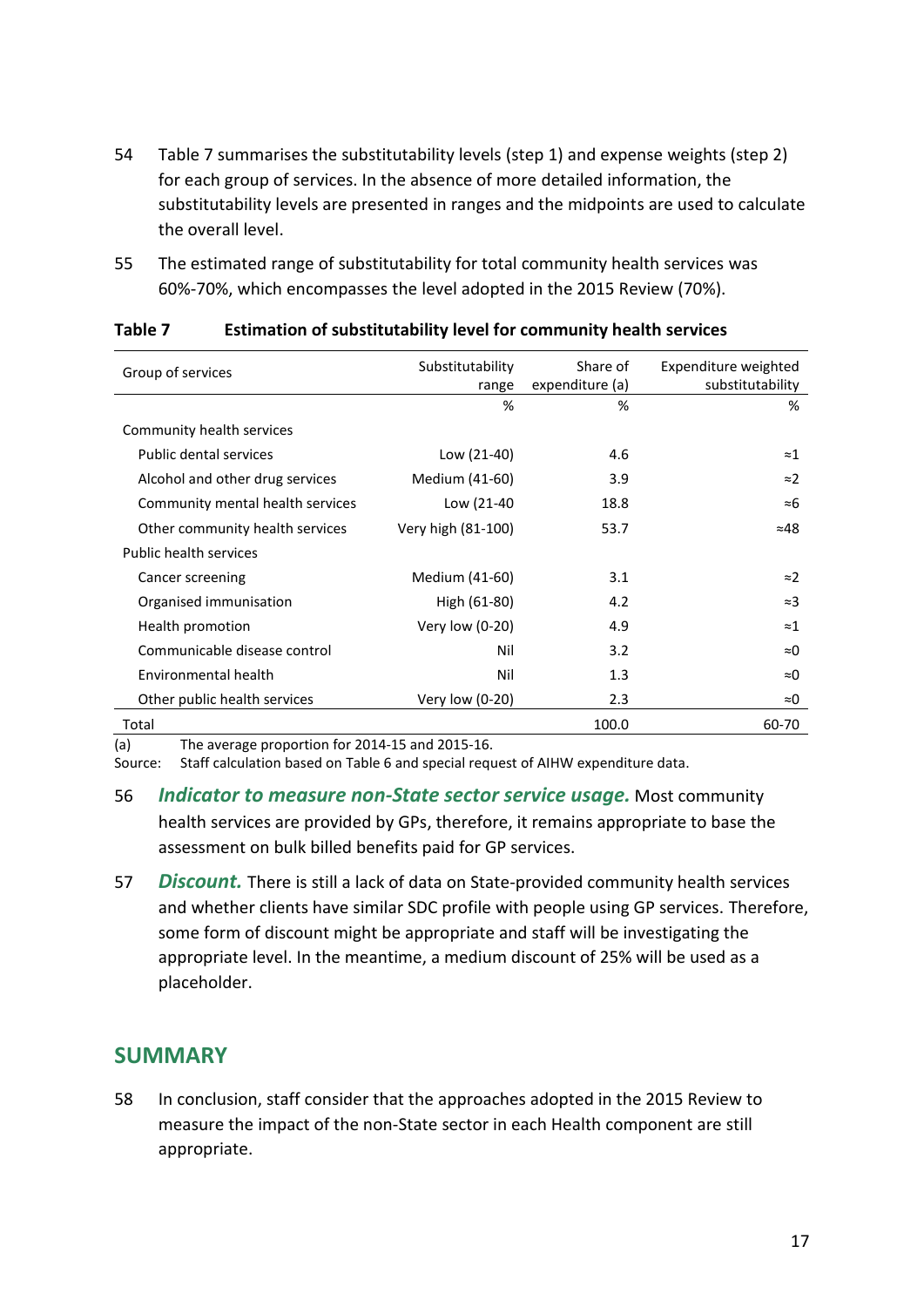59 The levels of substitutability and the indicators to measure non-State sector services have been reviewed and changes are only proposed for the NAP component. The updated substitutability levels and indicators are summarised in [Table 8.](#page-19-1)

|                               | Substitutability |        | Indicator                                         |                                                   |  |  |  |
|-------------------------------|------------------|--------|---------------------------------------------------|---------------------------------------------------|--|--|--|
|                               | R2015            | R2020  | R2015                                             | R2020                                             |  |  |  |
|                               |                  |        |                                                   |                                                   |  |  |  |
| Admitted patients             | 15%              | 15%    | private patient separations                       | private patient separations                       |  |  |  |
| <b>Emergency department</b>   | 15%              | 15%    | bulk billed GP services                           | bulk billed GP services                           |  |  |  |
| Non-admitted patients         | 40%              | 20-25% | bulk billed specialist and<br>diagnostic services | bulk billed operations and<br>specialist services |  |  |  |
|                               |                  |        |                                                   | bulk billed GP services (25%                      |  |  |  |
| Community health              | 70%              | 60-70% | bulk billed GP services                           | discount applies)                                 |  |  |  |
| Staff calculation.<br>Source: |                  |        |                                                   |                                                   |  |  |  |

#### <span id="page-19-1"></span>**Table 8 Proposed substitutability levels and indicators for the 2020 Review**

**Information and comments sought from States**

We seek State comments on:

- the overall approach
- the substitutability level for each health component
- the indicators to measure non-State service usage.

If States do not agree with the proposed levels of substitutability and/or the indicators, we would appreciate further suggestions on alternative approaches, and/or more suitable indicators.

<span id="page-19-0"></span>This paper is not seeking comments on the choice of assessment method (i.e. direct or subtraction approach).

#### **NEXT STEPS**

- 60 Once State comments have been received in October, staff will consider refining the levels of substitutability accordingly.
- 61 Staff will prepare a paper for the Commission reporting State views on those estimates and recommending revised substitutability levels and indicators.
- 62 The substitutability levels and indicators adopted by the Commission will be presented in the draft report. States will have further opportunities to comment before the final report.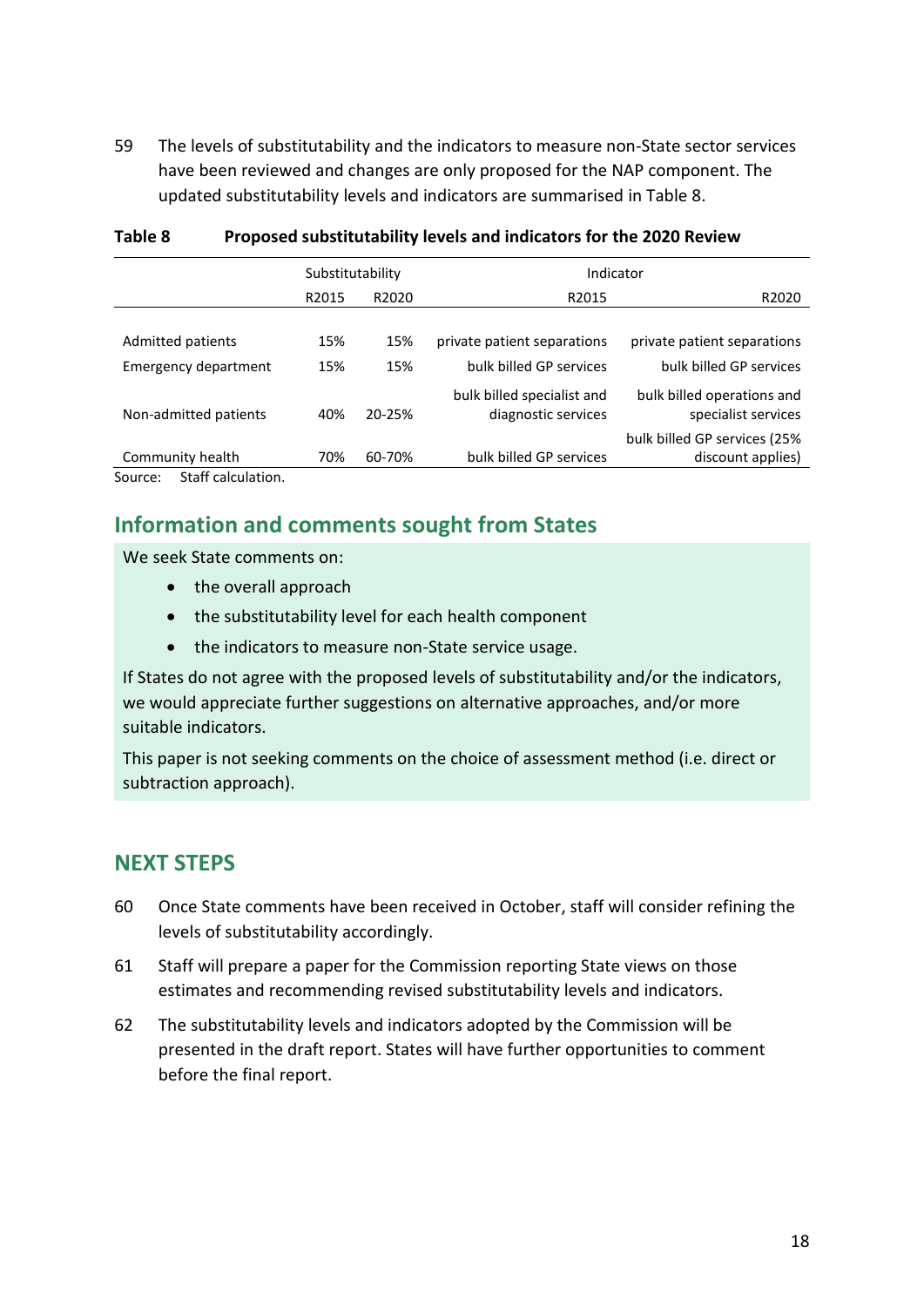# <span id="page-20-0"></span>**ATTACHMENT A**

### **NON-STATE SECTOR ADJUSTMENT**

The calculation of the non-State sector adjustment includes the following steps (using the admitted patients component as an example).

- Determine total State spending on substitutable admitted patient services.
- Assessed private patient services calculate the level of private patient services each State would need based on the national profile of privately insured patients (by Indigenous status, remoteness, SES and age). The substitutable admitted patient expenses are then apportioned across States.
- Actual private patient services obtain the actual level of privately insured patient services in each State. Apportion the substitutable admitted patient expenses based on these State proportions.
- Subtract the actual levels from the assessed levels. This determines the assessed impact of the private sector on admitted patient services for each State.

The calculation is outlined in Attachment A1. Attachment A2 shows how the non-State sector adjustment fits into the assessment.

|                                               | <b>NSW</b> | Vic  | Qld     | WA  | SА    | Tas   | АСТ | ΝT  | Total |
|-----------------------------------------------|------------|------|---------|-----|-------|-------|-----|-----|-------|
|                                               | \$m        | \$m  | \$m     | \$m | \$m   | \$m   | \$m | \$m | \$m   |
| Substitutable expense<br>(15% x \$38 billion) |            |      |         |     |       |       |     |     | 5724  |
| Assessed expenses                             | 1867       | 1512 | 1087    | 604 | 408   | 110   | 115 | 22  | 5724  |
| Actual expenses                               | 1850       | 1443 | 1 2 0 8 | 574 | 417   | 130   | 77  | 25  | 5724  |
| Non-State sector adjustment                   | 17         | 69   | $-121$  | 30  | $-10$ | $-20$ | 38  | -3  | 0     |

#### **Attachment A1 Non-State sector adjustment, admitted patients, 2016-17**

Source: Commission calculation, 2018 Update.

#### **Attachment A2 Assessed expenditure, admitted patients, 2016-17**

|                             | <b>NSW</b> | Vic  | Old    | <b>WA</b> | SA      | Tas | АСТ | ΝT  | Total     |
|-----------------------------|------------|------|--------|-----------|---------|-----|-----|-----|-----------|
|                             | Sm         | Sm   | Sm     | Sm        | Sm.     | Sm  | Sm  | Sm  | <b>Sm</b> |
| SDC assessment              | 12 14 6    | 9332 | 7811   | 3915      | 2916    | 988 | 498 | 557 | 38 163    |
| Non-State sector adjustment | 17         | 69   | $-121$ | 30        | -10     | -20 | 38  | -3  |           |
| Assessed State expenditure  | 12 163     | 9401 | 7 690  | 3 9 4 5   | 2 9 0 6 | 968 | 536 | 554 | 38 163    |

Notes: Wages cost factors have not been applied.

Source: Commission calculation, 2018 Update.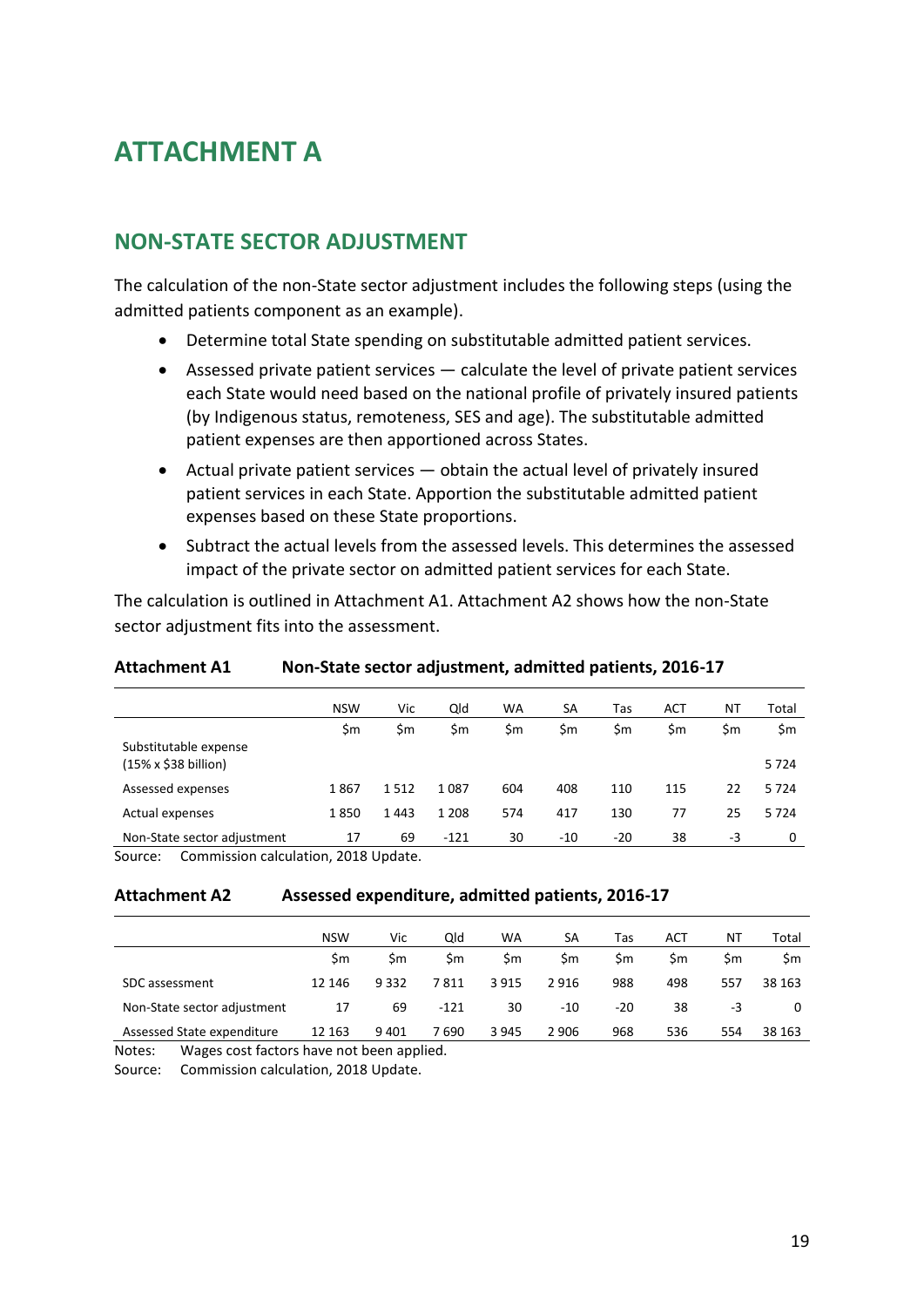# <span id="page-21-0"></span>**ATTACHMENT B**

|                                                            | <b>Bulk billed rate</b> |         | Patient contribution |         |  |
|------------------------------------------------------------|-------------------------|---------|----------------------|---------|--|
|                                                            |                         |         | per service          |         |  |
|                                                            | 2015-16                 | 2016-17 | 2015-16              | 2016-17 |  |
|                                                            | %                       | %       | \$                   | \$      |  |
| <b>Total Medicare</b>                                      | 78.2                    | 78.3    | 58                   | 61      |  |
| Total non-referred attendances (excl practice nurse Items) | 85.1                    | 85.7    | 34                   | 36      |  |
| Non-referred attendances - GP/VR GP                        | 83.7                    | 84.3    | 33                   | 35      |  |
| Non-referred attendances - enhanced primary care           | 97.4                    | 97.5    | 35                   | 37      |  |
| Non-referred attendances - Other                           | 90.0                    | 90.2    | 67                   | 71      |  |
| Total non-referred attendances (incl practice nurse Items) | 85.3                    | 85.9    | 34                   | 36      |  |
| Non-referred attendances - practice nurse Items            | 99.5                    | 99.5    | 2                    | 4       |  |
| Specialist attendances                                     | 30.2                    | 30.7    | 71                   | 75      |  |
| Obstetrics                                                 | 53.1                    | 55.5    | 251                  | 265     |  |
| Anaesthetics                                               | 10.1                    | 10.3    | 137                  | 140     |  |
| Pathology                                                  | 88.4                    | 87.8    | 25                   | 24      |  |
| Diagnostic imaging                                         | 77.3                    | 77.4    | 97                   | 97      |  |
| Total operations and assistance at operations              | 42.2                    | 42.3    | 81                   | 85      |  |
| Optometry                                                  | 93.8                    | 94.1    | 23                   | 25      |  |
| Radiotherapy and therapeutic nuclear medicine              | 69.9                    | 73.0    | 42                   | 45      |  |
| Allied health                                              | 63.4                    | 63.5    | 40                   | 43      |  |
| <b>Other MBS services</b>                                  | 57.7                    | 58.7    | 110                  | 111     |  |

#### <span id="page-21-1"></span>**Attachment B1 Medicare summary statistics by broad type of service**

Source: Department of Health, [Annual Medicare Statistics,](http://health.gov.au/internet/main/publishing.nsf/Content/Annual-Medicare-Statistics) 2016-17 Table 1.1.